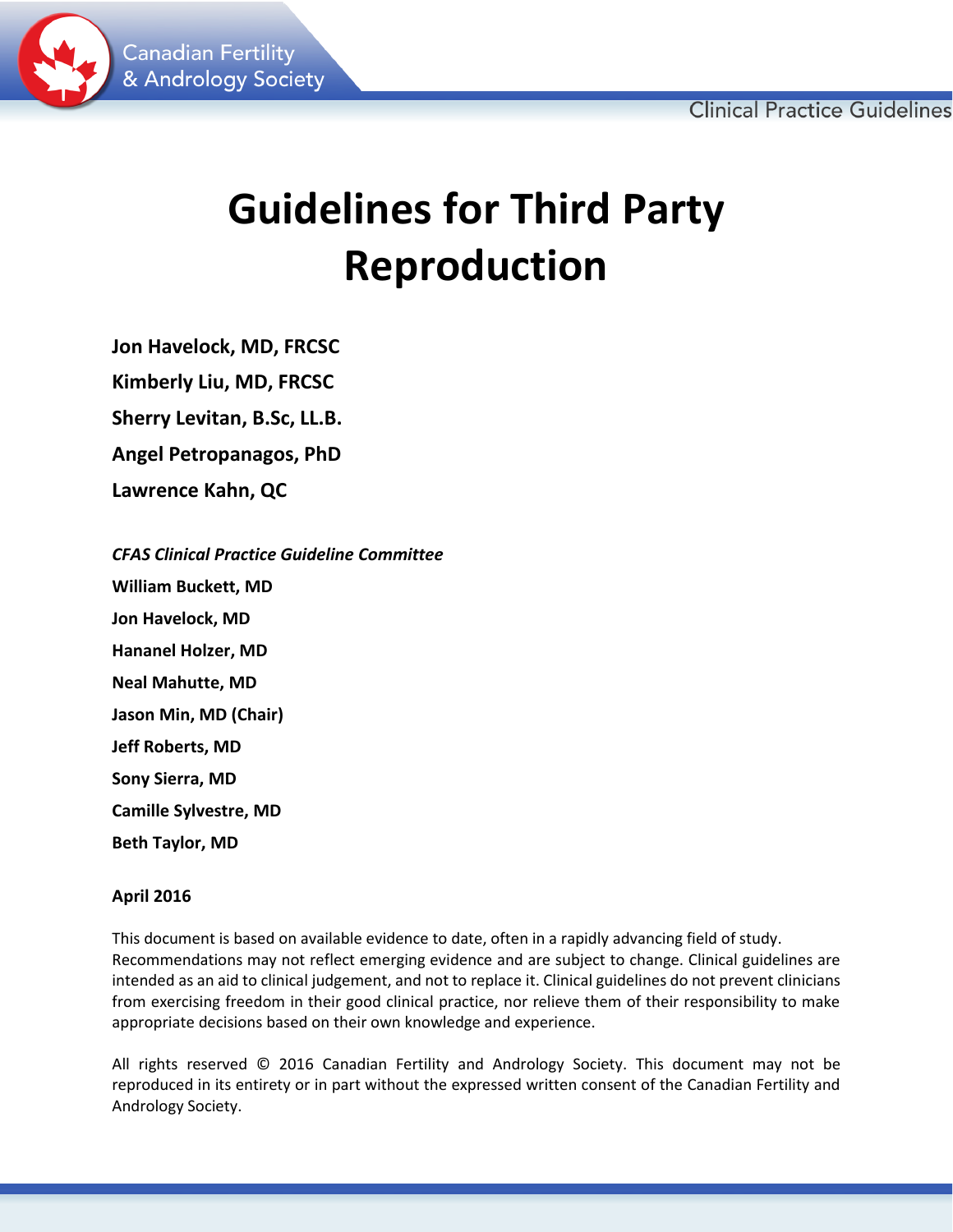

## **Notice to Reader**

**Terminology in this guideline is specific and terms used may not have the meaning ascribed to them in other contexts. Please refer to the glossary for definitions.**

# **GLOSSARY**

**ART-** Assisted reproductive technologies including intrauterine insemination and in vitro fertilization

**Embryo donor(s)-** a person or persons who choose(s) to donate their embryo(s) to a known or anonymous recipient for the purpose of achieving pregnancy for the recipient and their partner (if applicable)

**Embryo donor recipient-** an intended parent who will undergo an embryo transfer of a donated embryo for the purpose of achieving a pregnancy for themselves and their partner (if applicable)

**Embryo donor (oocyte donor)-** a person who provides the oocyte for an embryo, which will be donated to a recipient for the purpose of achieving a pregnancy for the recipient and their partner (if applicable)

**Embryo donor (sperm donor)-** a person who provides sperm for an embryo, which will be donated to a recipient for the purpose of achieving a pregnancy for the recipient and their partner (if applicable)

**Gamete donor-** a person who donates oocytes or sperm to a known or anonymous recipient for the purpose of achieving a pregnancy for the recipient and their partner (if applicable)

**Gamete donor recipient-** an intended parent who will undergo ART procedures using either donor sperm or donor oocytes for the purpose of achieving a pregnancy for themselves and their partner (if applicable)

**Gamete provider**- a person who provides either the oocyte or sperm for an embryo which will be transferred to a surrogate for the purpose of achieving a pregnancy for themselves and their partner (if applicable)

**Gestational Surrogate-** a person who undergoes an embryo transfer in order to achieve and carry a pregnancy for another person/couple, who will be the intended parent(s) of the child. The gestational surrogate is not genetically linked to the embryo.

**Intended Parent(s)**- a person or couple who intend to parent a child who is conceived through third party reproduction. And intended parent may provide their gamete for the creation of an embryo

**Oocyte donor**- a person who donates oocytes to a known or anonymous recipient for the purposes of achieving a pregnancy for the intended parent(s)

**Oocyte donation recipient**- an intended parent who will undergo ART procedures using donor oocytes for the purpose of achieving a pregnancy for themselves and their partner (if applicable)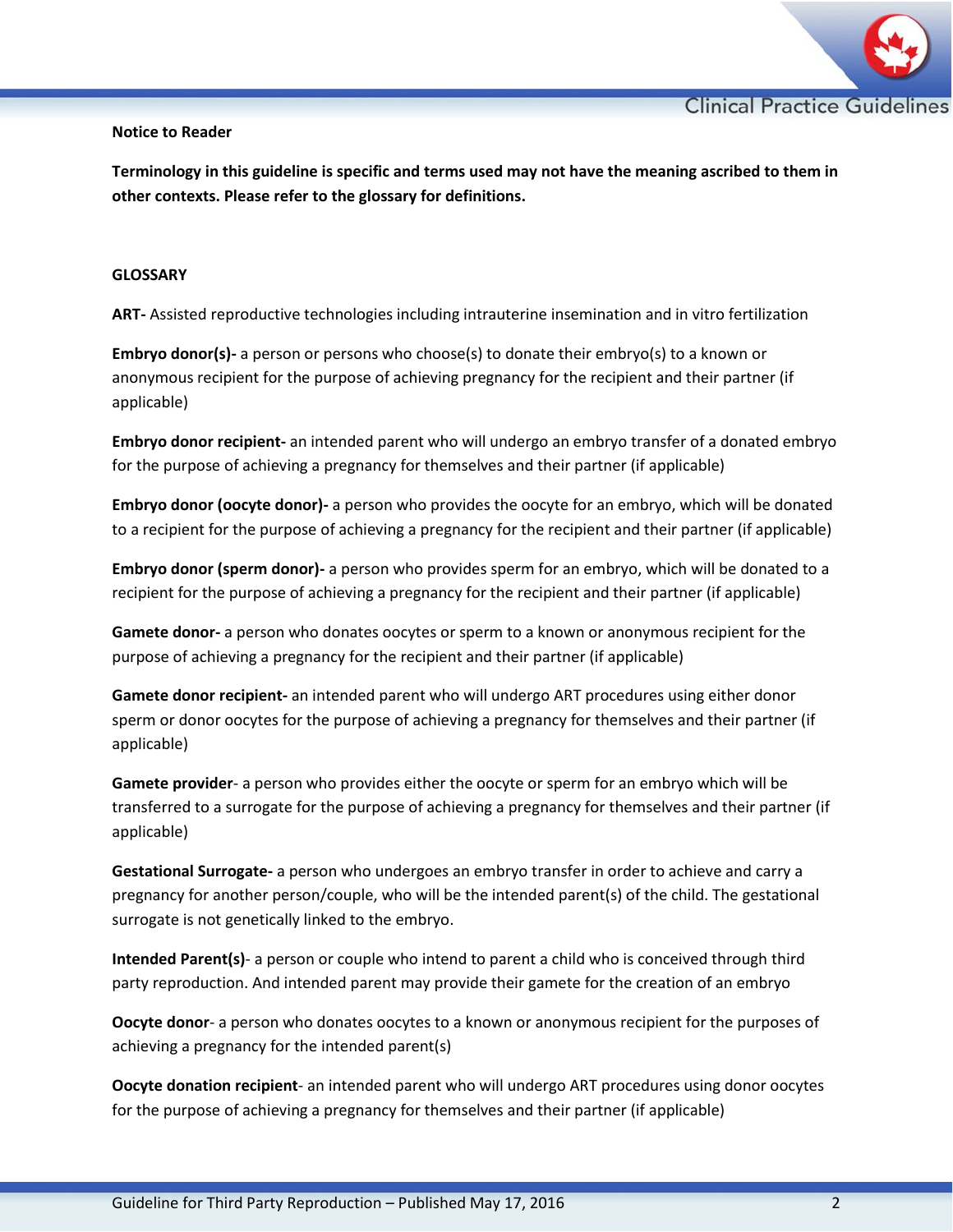

**Oocyte provider-** a person who provides the oocyte for an embryo which will be transferred to a surrogate for the purpose of achieving a pregnancy for themselves and their partner (if applicable)

**Partner-** a person who is in an intimate relationship with a person who is involved in third party reproduction.

**Sperm donor**- a person who donates sperm to a known or anonymous recipient for the purposes of achieving a pregnancy for intended parent(s)

**Sperm donation recipient**- an intended parent who will undergo ART procedures to carry a pregnancy using donor sperm for the purpose of achieving a pregnancy for themselves and their partner (if applicable)

**Sperm provider-** a person who provides sperm for the purpose of achieving a pregnancy for themselves and their partner (if applicable)

**Surrogate**- a person who undergoes an embryo transfer or donor sperm insemination in order to achieve and carry a pregnancy for another person/couple, who will be the intended parent(s) of the child. The intended parent(s) may or may not be genetically linked to the pregnancy. The term "surrogate' includes gestational and traditional surrogates.

**Traditional surrogate-** a person who undergoes an insemination from a sperm donor or sperm provider in order to achieve and carry a pregnancy for another person/couple, who will be the intended parent(s) of the child. The intended parent(s) may or may not be genetically linked to the embryo. A traditional surrogate is therefore both an egg donor and the carrier for the pregnancy.

# **Introduction**

Third party reproduction refers to all cases of human reproduction that involve the use of gametes (sperm, oocytes), embryos, or gestation from a third party for the purposes of reproduction by the intended parent(s). Third party gestation, commonly referred to as surrogacy, is where a gestational surrogate or a traditional surrogate carries a pregnancy for intended parent(s). In gestational surrogacy, an embryo is transferred to the surrogate who is not the oocyte donor. In such cases, either the intended parents or a third party provide the oocyte and sperm. In traditional surrogacy, the surrogate is also the oocyte donor and undergoes insemination with semen from the intended parent or a sperm donor. Third party reproduction allows individuals and/or couples to attain a pregnancy that they may not have otherwise been able to achieve through spontaneous conception or assisted reproductive technologies (ART) treatments using their own gametes or uterus.

Third party reproduction is governed by federal legislation in Canada, the Assisted Human Reproduction Act (AHR Act), which was proclaimed, in part, on March 29, 2004. While some sections of the AHR Act have been determined to exceed, in whole or in part, the legislative authority of the Parliament of Canada under the *Constitution Act, 1867*, and other sections are not yet in force, there are specific provisions in the AHR Act that are in force and specifically apply to third party reproduction. The most current form of the AHR Act can be found at the following website: [http://laws-lois.justice.gc.ca/PDF/A-13.4.pdf.](http://laws-lois.justice.gc.ca/PDF/A-13.4.pdf) The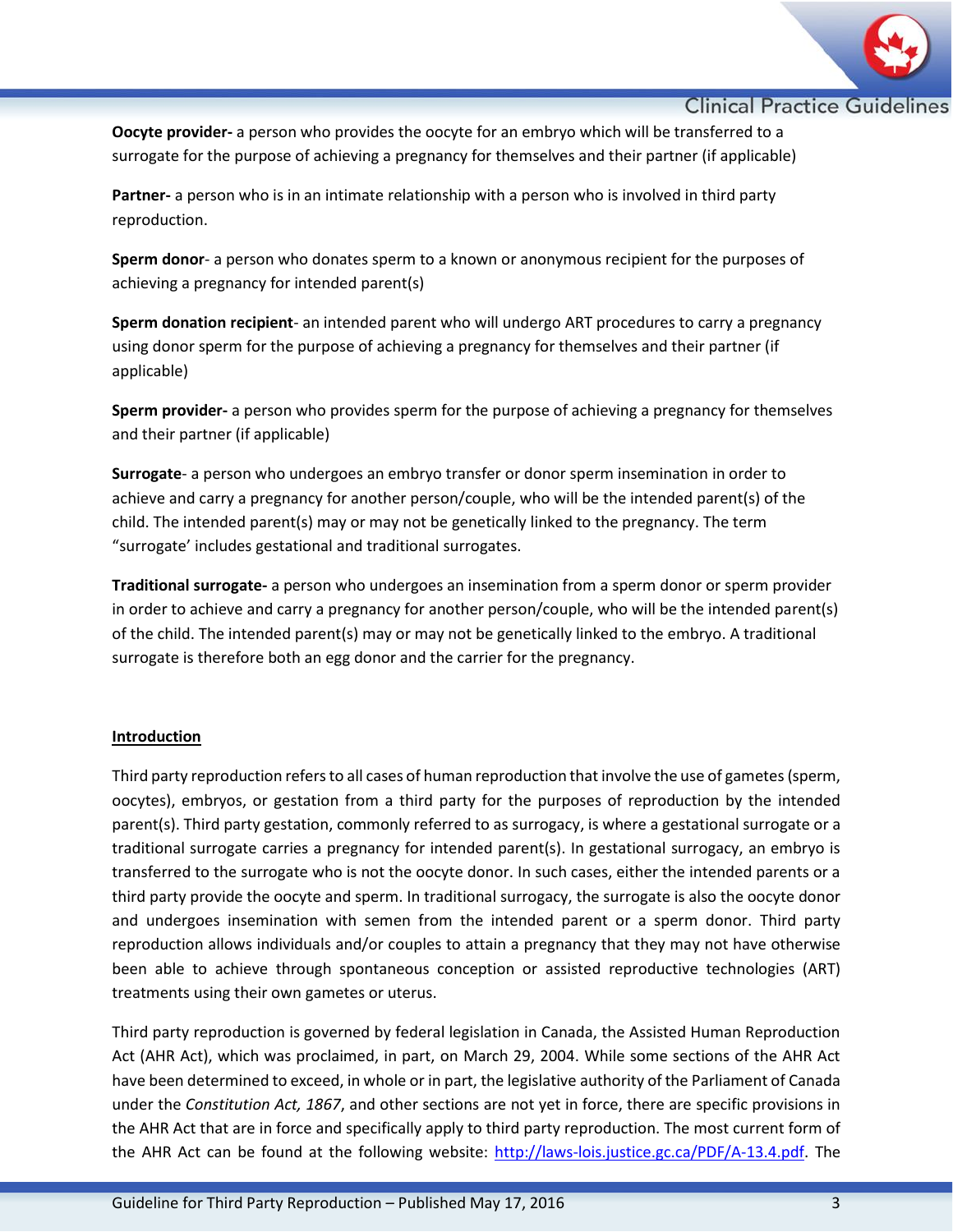

Agency, Assisted Human Reproduction Canada (AHRC), was initially responsible for administering and enforcing the AHR Act. As of March 31, 2013, AHRC ceased operations and the AHR Act is now under the purview of Health Canada. Sections of the AHR Act specifically relevant to third party reproduction are as follows:

# Section 6

(1) No person shall pay consideration to a female person to be a surrogate mother, offer to pay such consideration or advertise that it will be paid.

(2) No person shall accept consideration for arranging for the services of a surrogate mother, offer to make such an arrangement for consideration or advertise the arranging of such services.

(3) No person shall pay consideration to another person to arrange for the services of a surrogate mother, offer to pay such consideration or advertise the payment of it.

(4) No person shall counsel or induce a female person to become a surrogate mother, or perform any medical procedure to assist a female person to become a surrogate mother, knowing or having reason to believe that the female person is under 21 years of age.

# Section 7

(1) No person shall purchase, offer to purchase or advertise for the purchase of sperm or ova from a donor or a person acting on behalf of a donor.

(2) No person shall

- (*a*) purchase, offer to purchase or advertise for the purchase of an *in vitro* embryo; or
- (*b*) sell, offer for sale or advertise for sale an *in vitro* embryo.

(3) No person shall purchase, offer to purchase or advertise for the purchase of a human cell or gene from a donor or a person acting on behalf of a donor, with the intention of using the gene or cell to create a human being or of making it available for that purpose.

(4) In this section, "purchase" or "sell" includes to acquire or dispose of in exchange for property or services.

# Section 9

No person shall obtain any sperm or ovum from a donor under 18 years of age, or use any sperm or ovum so obtained, except for the purpose of preserving the sperm or ovum or for the purpose of creating a human being that the person reasonably believes will be raised by the donor.

Section 12 of the AHR Act, which prohibits reimbursement of expenditures to donors and surrogates except in accordance with regulations, has not yet been proclaimed, as it refers to regulations which, as of the date of this Guideline, do not exist. Currently the use of donor semen for assisted reproduction falls under the Food and Drugs Act. The regulations governing the use of donor semen have been in force since 1996 and fall under the Processing and Distribution of Semen for Assisted Conception Regulations (Semen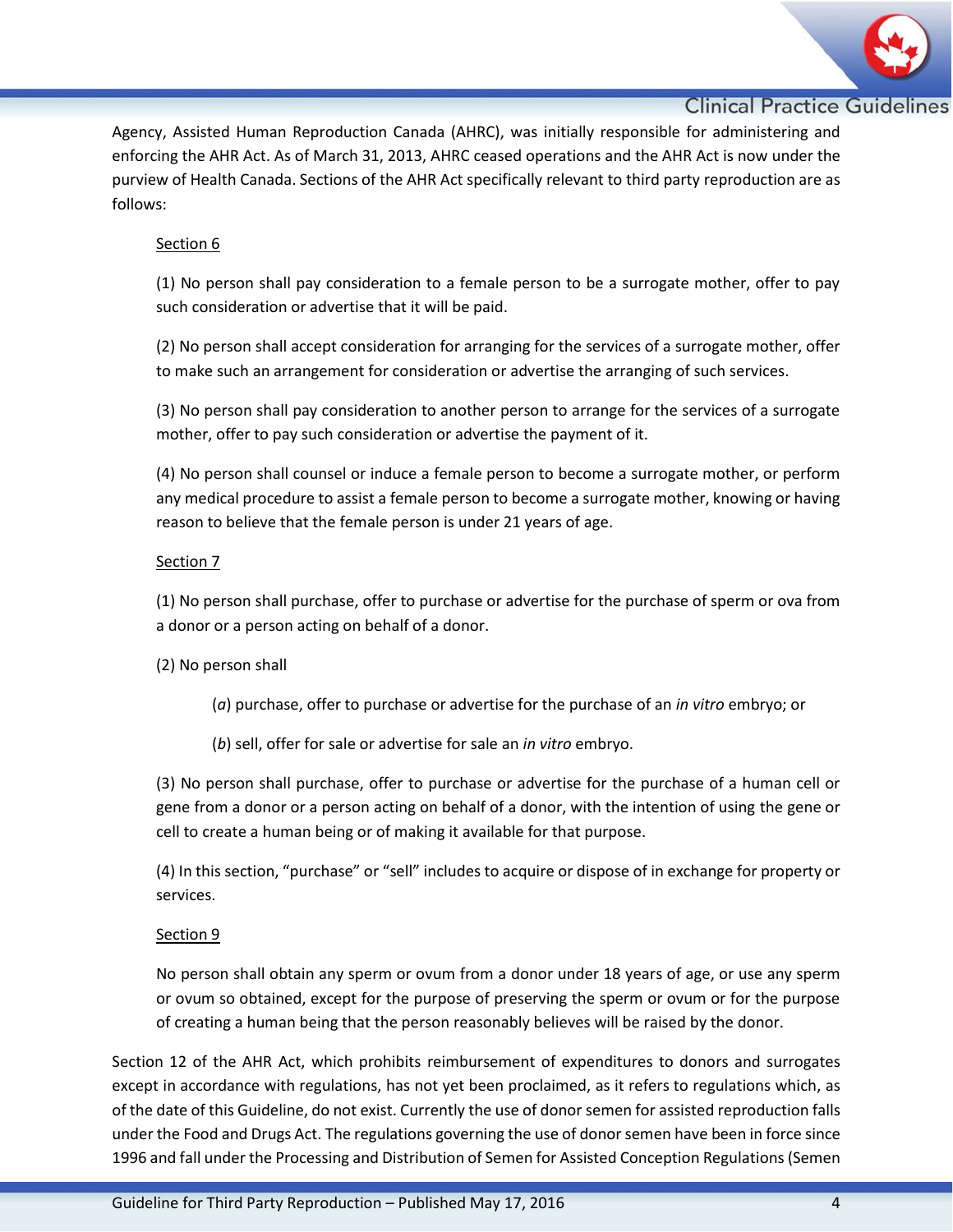

Regulations). These regulations can be found at: http://laws-lois.justice.gc.ca/PDF/SOR-96-254.pdf. Specific requirements are outlined in the Health Canada Directive: Technical Requirements for Therapeutic Donor Insemination (available at [http://www.hc-sc.gc.ca/dhp-mps/brgtherap/applic](http://www.hc-sc.gc.ca/dhp-mps/brgtherap/applic-demande/guides/semen-sperme-acces/semen-sperme_directive-eng.php)[demande/guides/semen-sperme-acces/semen-sperme\\_directive-eng.php\)](http://www.hc-sc.gc.ca/dhp-mps/brgtherap/applic-demande/guides/semen-sperme-acces/semen-sperme_directive-eng.php). In June 2012, Bill C-38, which contained amendments to the Assisted Human Reproduction Act, passed the House of Commons (available at: [http://www.parl.gc.ca/content/hoc/Bills/411/Government/C-38/C-38\\_4/C-38\\_4.PDF\)](http://www.parl.gc.ca/content/hoc/Bills/411/Government/C-38/C-38_4/C-38_4.PDF). The amendments included the non-application of the Food and Drug Act for sperm and oocytes for assisted human reproduction and the development of regulations for the importation, distribution and use of sperm and oocytes. These regulations to the AHR Act have yet to be developed, and until they are in force, the Food and Drugs Act and the Semen Regulations will remain in force for the use of donor sperm. The above Acts and regulations lay the framework for certain mandatory requirements for the treatment of patients in the context of third party reproduction, and discuss the potential penalties for infractions.

In the United States, the American Society for Reproductive Medicine (ASRM) has developed detailed guidelines respecting the oversight of their Food and Drug Administration (FDA) regulations with respect to gametes.<sup>1</sup> More recently, the ASRM has developed guidelines pertaining to the treatment of surrogates as well. <sup>2</sup> The European Society for Human Reproduction and Endocrinology (ESHRE) does not have specific guidelines pertaining to third party reproduction, quality management of gametes/ embryos, and mandatory infectious disease testing for blood borne viruses and infectious diseases. However, the European Union Tissues and Cells Directive (EUTCD) offers some guidelines for screening of potential gamete or embryo donors and recipients/ surrogates.<sup>3</sup> Additional recommendations for the European Union were developed in a consensus document for gamete donation, <sup>4</sup> and most of their recommendations have been supplanted by the EUTCD.

In Canada, guidance with respect to indications, contraindications, psychological counselling, screening and selection of gamete or embryo donors or surrogates has not been standardized. The Canadian Standards Association (CSA) group has developed a standard "Tissues for assisted reproduction" for the safe use of donor sperm, oocytes, and embryos in assisted reproduction, which includes requirements for facilities, quarantine, handling of tissue as well as eligibility and screening of donors. <sup>5</sup> These CSA standards have been developed with input from CFAS and Health Canada; however, they have not been universally applied for all third-party tissue use in ART clinics in Canada. These CSA standards are not legally binding and compliance is voluntary.

In some instances, there may be separate provincial regulations pertaining to assisted reproduction and the treatment of patients in the context of third party reproduction. It is the responsibility of ART practitioners to be familiar with the provincial rules and regulations governing their practice, and understand the requirement to comply with any existing provincial rules and regulations supersedes the recommendations within the CSA standards and this guideline. The following recommendations are made to provide guidelines for ART clinics providing treatment of patients in the context of third party reproduction. Evidence is graded as outlined in the report of the Canadian Task Force on Preventative Health Care (Table 1).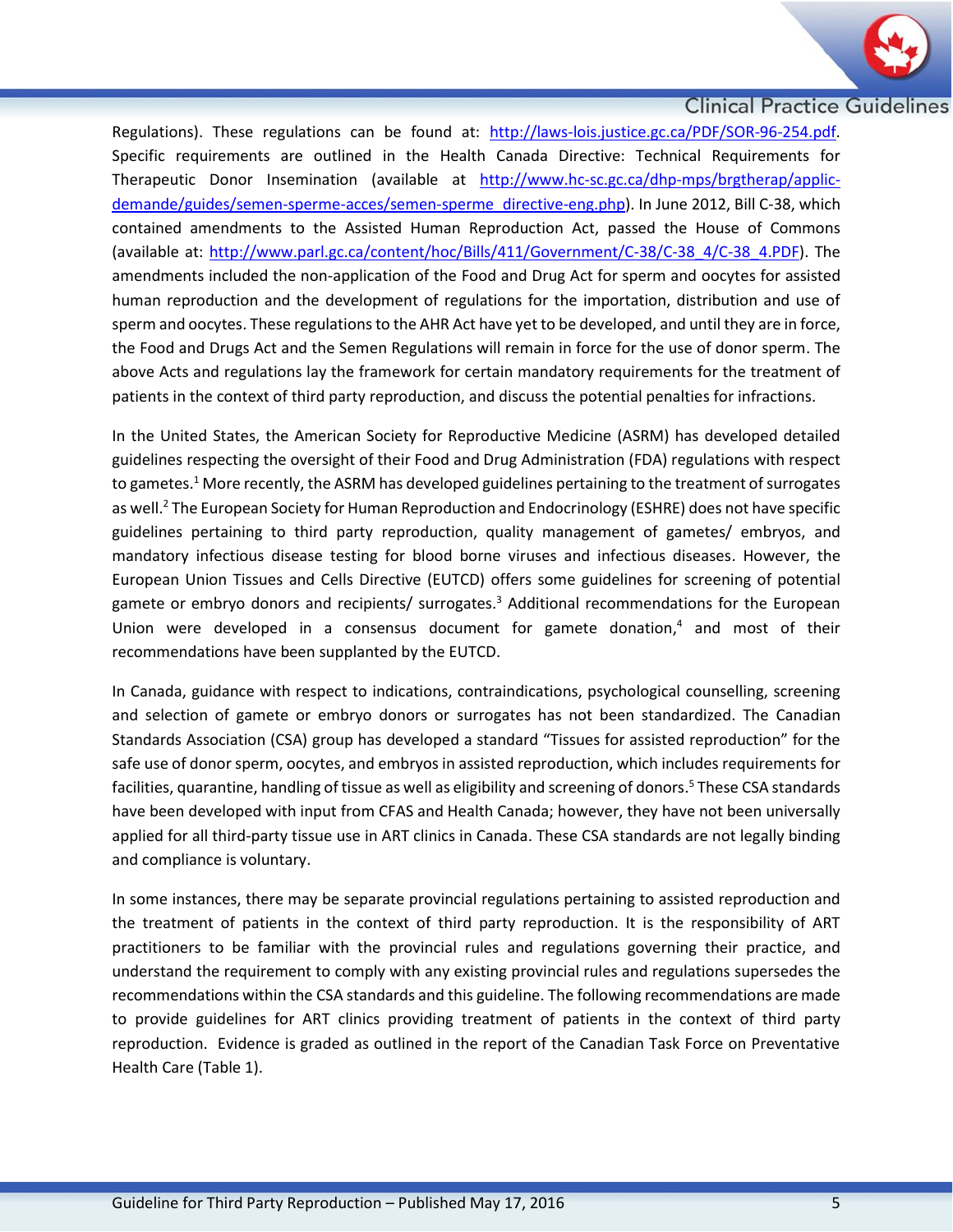

# **Medical records in Third Party Reproduction**

Provinces have different minimum standards for the length of time that medical records must be maintained. For donor semen, medical records must be kept indefinitely (as per the Semen Regulations). Given potential health implications for children conceived through third party reproduction, clinics should also keep medical records indefinitely for other gamete donors and recipients, embryo donors and recipients, and surrogates. The creation of a national information registry for third-party procreation would facilitate the collection and storage of this information.

#### **Recommendations**

- 1. Semen regulations dictate that medical records must be kept indefinitely for sperm donors and recipients.
- 2. Medical records should be kept indefinitely for other gamete donors and recipients, embryo donors and recipients, and surrogates. (Level III-A)

# **Consent**

The AHR Act provides that the principle of free and informed consent must be applied as a fundamental condition of the use of reproductive technology. Section 8 of the AHR Act provides:

#### Section 8

- (1) No person shall make use of human reproductive material for the purpose of creating an embryo unless the donor of the material has given written consent, in accordance with the regulations, to its use for that purpose.
- (2) No personal shall remove human reproductive material from a donor's body after the donor's death for the purpose of creating an embryo unless the donor of the material has given written consent, in accordance with the regulations, to its removal for that purpose.
- (3) No personal shall make use of an in vitro embryo for any purpose unless the donor has given written consent, in accordance with the regulations, to its use for that purpose.

Regulations under Section 8 of the AHR Act (Section 8 Consent Regulations), came into force on December 1, 2007, and can be found at: [http://laws-lois.justice.gc.ca/PDF/SOR-2007-137.pdf.](http://laws-lois.justice.gc.ca/PDF/SOR-2007-137.pdf) As per the regulations, there are three controlled activities: using gametes to create an embryo, posthumously removing gametes for the purpose of creating an embryo, and using an embryo for any purpose. Consent to those three controlled activities must be in writing, and must contain the information specified by the Regulation. The consent must be signed by the donor of the material (as such term is defined in the Regulation), and such signature must be witnessed. The withdrawal of consent must also be in writing. With respect to third party reproduction, the Section 8 Consent Regulations provide, in part, as follows:

1) If the human reproductive material is used to create *in vitro* embryos for a third party's reproductive use and there are *in vitro* embryos in excess of the third party's reproductive needs, the excess *in vitro* embryos will be used in accordance with the third party's consent and, if the use is providing instruction in assisted reproduction procedures, improving assisted reproduction procedures or other research, the consent of the donor in accordance with section 4.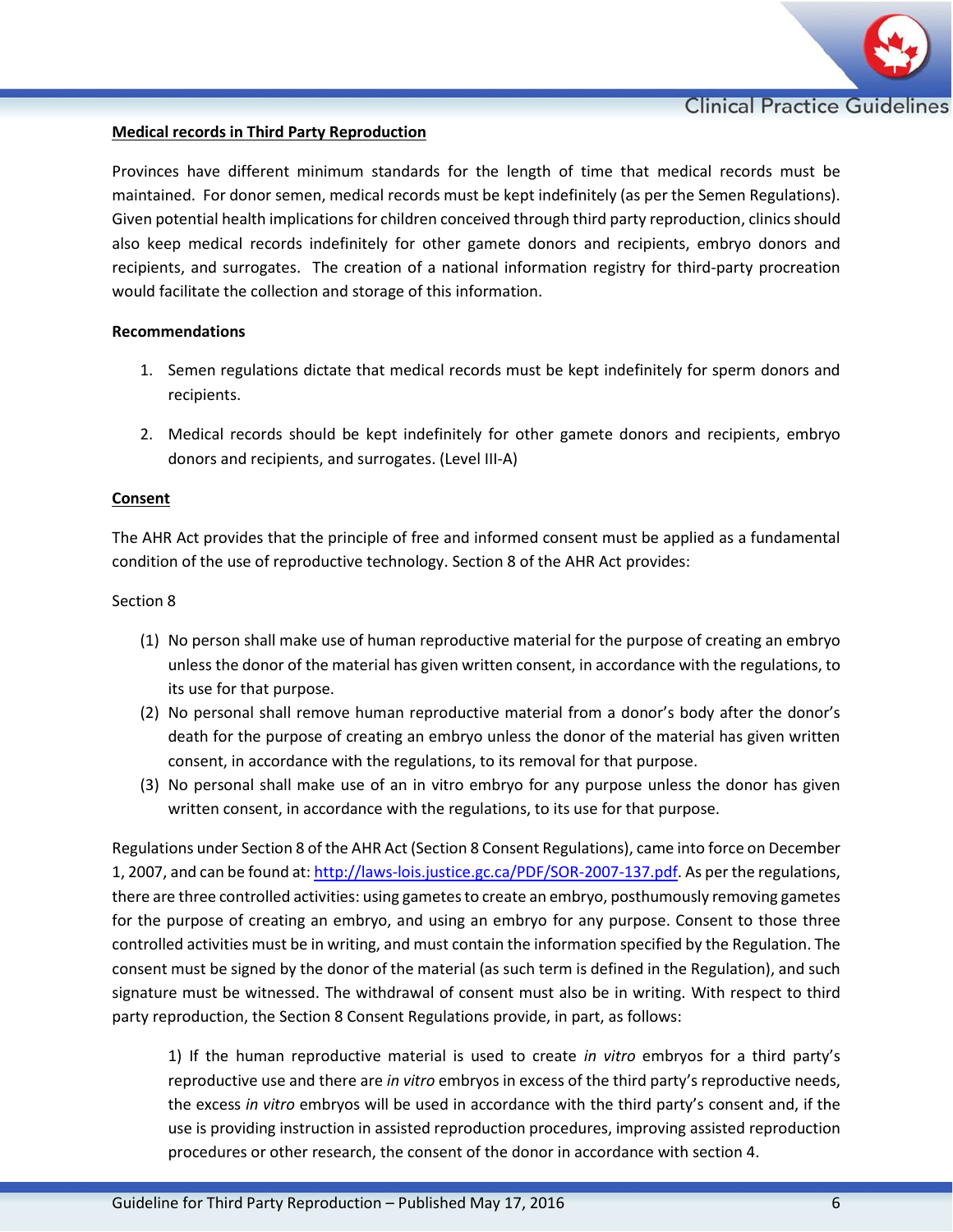

2) If the human reproductive material is used to create *in vitro* embryos for the reproductive use of a third party who is a couple, along with human reproductive material from an individual who is a spouse or common law partner in the couple, the use of the *in vitro* embryos will be subject to the consent of that individual alone if, prior to the use of the *in vitro* embryos, the individual is no longer a spouse or common-law partner in the couple, and

3) if the donor consents to the human reproductive material being used to create an *in vitro*  embryo for the purpose of providing instruction in assisted reproduction procedures or improving assisted reproduction procedures, no additional consent from the donor is required to permit the use of the embryo for that purpose.<sup>6</sup>

# **Recommendation**

3. In addition to the elements of consent required by law, gamete donor(s), gamete donor recipients, and surrogates must sign consent forms outlining the process, risks and benefits of treatment(s). They must be informed of and acknowledge their right to withdrawal from treatment at any time prior to gamete donation or embryo transfer for surrogates. (Level III-A)

# **Medical History Evaluation and Genetic Screening of Gamete Donors, Gamete Providers, Embryo Donors and Surrogates**

There must be a balance between mitigating risks to donors, recipients and surrogates, while ensuring accessibility to treatment for intended parent(s). In order to reduce the risk of a conflict of interest and to protect the best interest of the third party, consideration should be given for gamete donors and surrogates to have a different physician from the intended parent(s). In the event that the third party does not have a different physician from the intended parent(s), physicians must ensure that the third party is treated as a patient in their own right, so as to protect the safety and interests of the third party.

It is recommended that surrogates, gamete donors that do not fall under the Semen Regulations, embryo donors, and gamete providers using a surrogate undertake a thorough medical history. This may include the same screening questions found in the Exclusion Criteria in Section 2 of the Heath Canada Directive – Technical Requirements for Therapeutic Donor Insemination [\(http://www.hc-sc.gc.ca/dhp](http://www.hc-sc.gc.ca/dhp-mps/alt_formats/hpfb-dgpsa/pdf/prodpharma/semen-sperme_directive-eng.pdf)mps/alt formats/hpfb-dgpsa/pdf/prodpharma/semen-sperme\_directive-eng.pdf) (Table 2). Documentation of such screening should be in the medical record of the gamete donor, gamete provider, embryo donor or surrogate. However, the answers to the screening questions in Table 2 should not be considered absolute exclusionary criteria for gamete donors, gamete providers, embryo donors or surrogates.

All gamete donors should undergo genetic screening according to the SOGC guidelines for preconception screening as outlined in Table 3.<sup>7</sup> Further genetic testing of the gamete donor(s) and genetic counseling for the gamete donor(s) and intended parent(s) can be undertaken as deemed appropriate with consent from all parties. When this information is not available for a gamete donor, the intended parent(s) must be informed.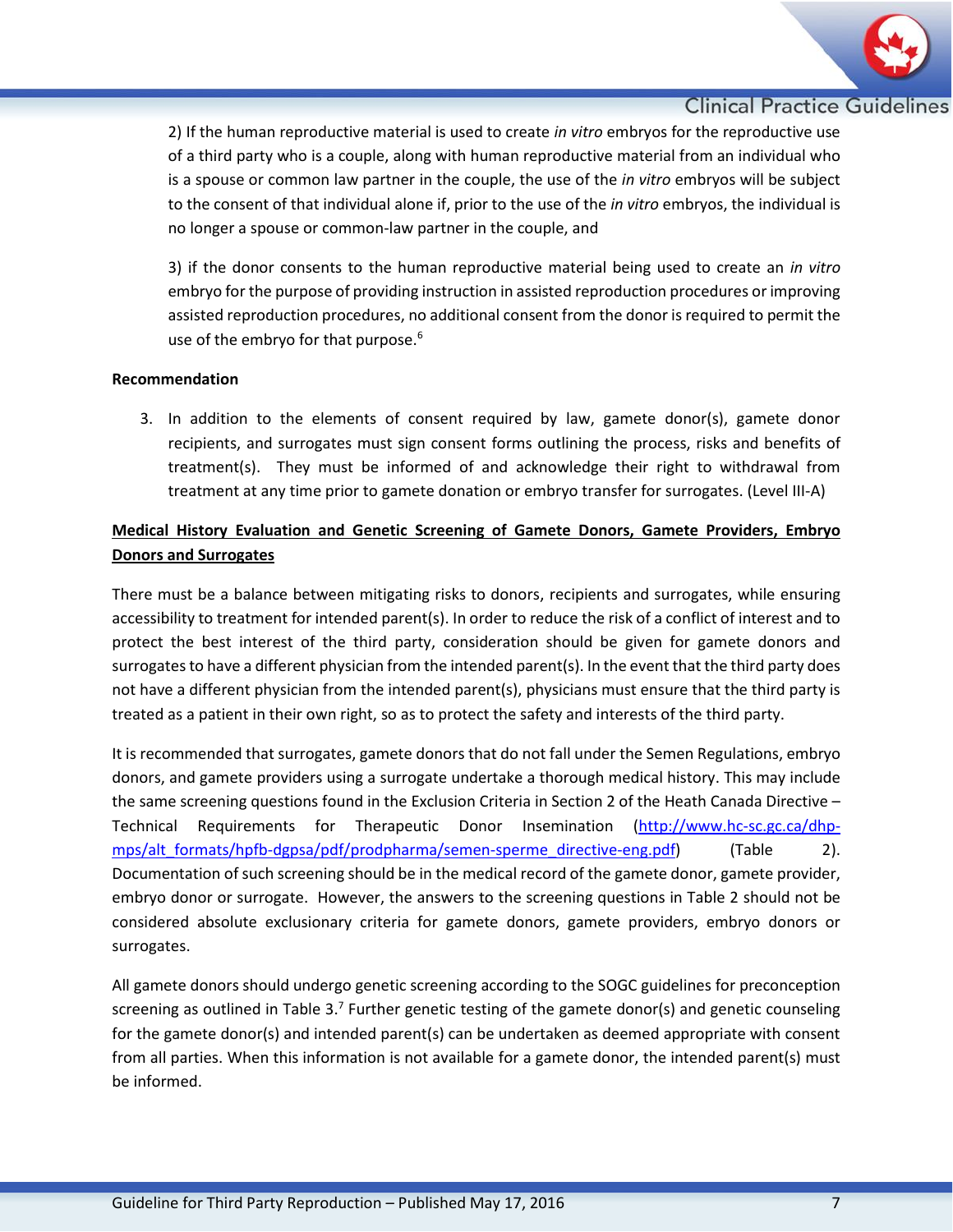

#### **Recommendation**

- 4. Gamete donors and surrogates must be treated as patients in their own right.
- 5. After obtaining informed consent and confirming the intention to pursue treatment from the gamete donor, intended parent gamete provider, embryo donor and/or surrogate, full disclosure of the results of the medical screening and genetic screening must be made to gamete donor recipients, intended parent(s) and/or surrogates as applicable. In cases of anonymous relationships, care must be taken to protect the anonymity of all parties. Where consent to disclose the relevant medical history is refused, treatment must not proceed. (Level III-A).

# **Infectious Disease Screening**

It is important that gamete donors, intended parent(s) gamete providers, embryo donors, and their respective recipients or surrogates undergo specific serological testing for infectious disease screening. Since the use of donor semen for assisted conception is regulated by federal law, the appropriate infectious disease screening requirements can be found in the Heath Canada Directive – Technical Requirements for Therapeutic Donor Insemination. Donor semen requires quarantine of semen and retesting of donors prior to clearance for use. Leukocyte-rich semen donation may pose additional risks that oocyte and embryo donation do not, hence the reason for specific regulations and legislation. Until Bill C-38 and the associated regulations come into force, there are no specific legislation or guidelines in Canada for testing of oocyte or embryo donors, or their recipients/ surrogates. However, the CSA Group Standard "Tissues for assisted reproduction" provides specific screening requirements for all gamete donors, gamete providers and embryo donors to which ART clinics in Canada should adhere.

Regulations for the testing of gamete donors exists in the USA (Food and Drug Administration (FDA) Regulations), as well as in Europe (European Union Tissues and cells Directive (EUTCD)). Interestingly, the USA FDA requirements for screening and testing of donors of human cells, tissues, and cellular and tissue based products (HCT/Ps), does not address testing of gamete recipients/ surrogates. The USA FDA requirements only concern the safety of the gamete recipient/ surrogate and not the potential vertical transmission risk to the offspring created in the process of gamete donation. However, ASRM does recommend, appropriately, that gamete recipients/ surrogates are screened for infectious diseases that may potentially result in vertical transmission.<sup>8</sup>

The frequency and timing of serological testing for infectious diseases in assisted reproduction is based largely on empirical recommendations and relevant local regulations or guidelines. The European Union (EU) Directives 2004/23/EC, 2006/17/EC and 2006/86/EC pertain to screening of donors of gametes that are to be used for a partner use. The directive states that screening must occur at the time of donation of tissues and cells. This has been interpreted differently in the various EU countries. The time of donation in Ireland has been defined as "within 30 days of donation." This testing is repeated within 30 days of all in vitro fertilization/intracytoplasmic sperm injection (IVF/ICSI) cycles and every 6 months for couples undergoing intrauterine insemination (IUI). Between 2007-2009, this has resulted in more than 33000 HIV and Hepatitis B and C serological tests on more than 13000 patients. There were 0 cases of HIV, 18 cases of Hepatitis B surface antigen positivity, and 16 cases of Hepatitis C antibody positive testing. There were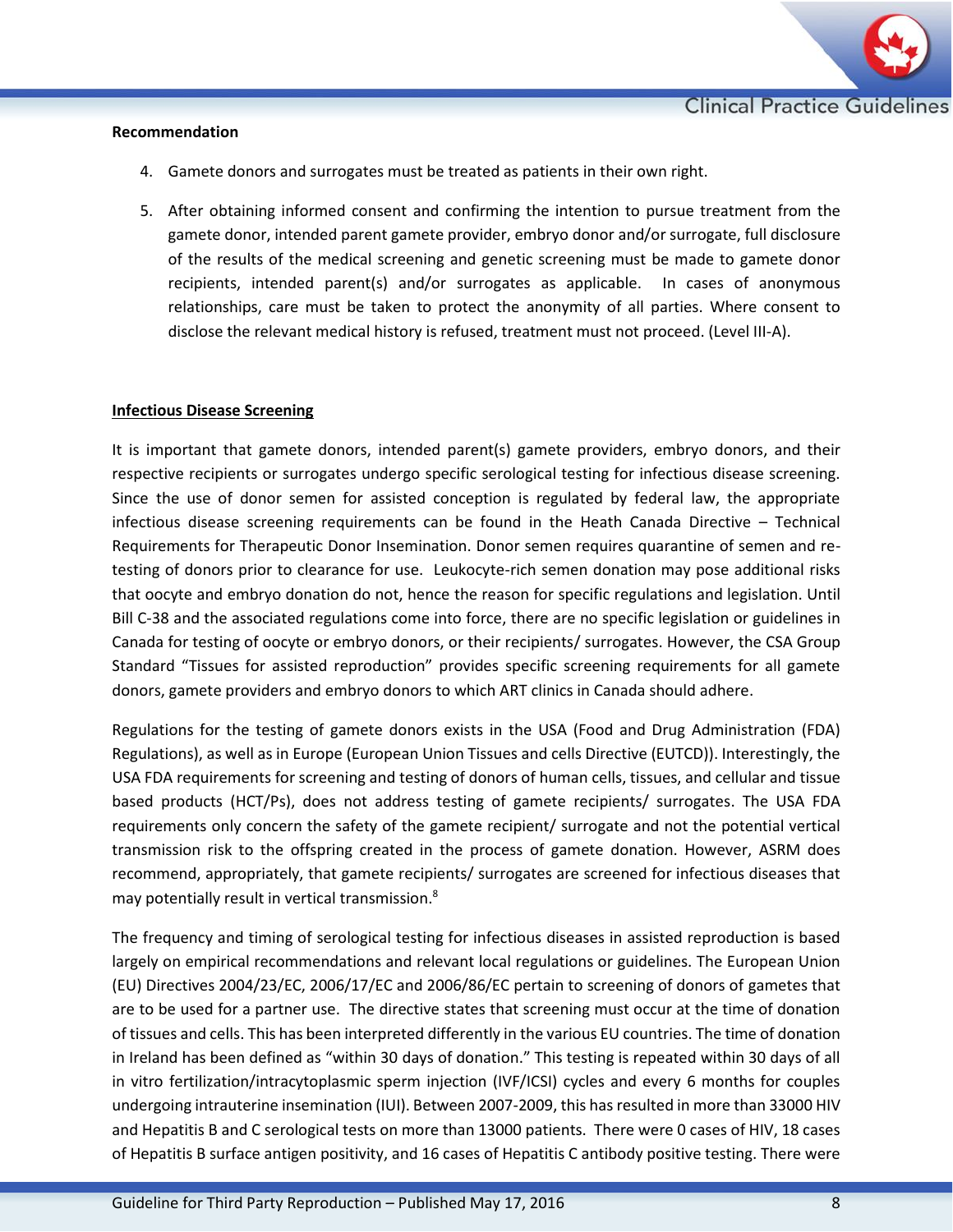

no cases of seroconversion in the subsequent 20000 repeat tests.<sup>9</sup> While repeat serological screening has been suggested to be important for detecting new infections, detecting early seroconversion, and reducing of cross-contamination of cryopreserved gametes or embryos in common storage tanks, it appears the risk is extremely low. Additionally, new evidence suggests that the risks for crosscontamination of cryopreserved oocytes or embryos is negligible.<sup>10,11</sup> A recent study demonstrated no detection of virus by polymerase chain reaction, in 23 women infected with either HIV, Hepatitis B (HBV) or Hepatitis C (HCV), in the follicular fluid, spent culture media, or within the liquid nitrogen used for vitrification, or within the tank of the Hepatitis C patient with a high viral load.<sup>12</sup> However, this is in contrast to an earlier study detecting HCV RNA in the majority of follicular fluid samples of women infected with HCV.<sup>13</sup> It is important to note that HCV RNA was undetectable in the culture media of all 44 media samples on the day of embryo transfer. It is also worth noting that there has never been a reported case of cross contamination of any communicable disease to oocytes or embryos from cryostorage. In addition, there has never been a reported case worldwide of transmission of HIV, Hepatitis B or Hepatitis C from oocyte donation, use of fresh donated sperm during IVF, embryo donation, or to a gestational surrogate.

The quarantining of oocytes and embryos in order to repeat serological infectious disease testing at least 180 days after donation would increase financial costs to the patient and delay treatment. Also, if initial treatment fails, subsequent treatments will be delayed an additional 180 days. Such quarantining can be offered to all gestational surrogates, recipients of donor embryos or oocytes, and their response should be documented. However, the risk of seroconversion is extremely low.

Infectious disease testing should be carried out prior to gamete donation, gamete provision from an intended parent, or embryo donation in third party reproduction. The use of sperm in gestational surrogacy has been interpreted to fall outside the Donor Semen Regulations in Canada, as the semen is not being used for assisted conception, but rather an embryo is being transferred for the purposes of assisted conception. It is strongly recommended that initial screening take place within the 6 months **prior to** the donation, to determine suitability of surrogates, gamete donors and gamete providers, and to allow sufficient time for selection of alternate gamete donors, gamete providers or surrogates prior to treatment. Testing of partners to donors or surrogates will help determine whether additional risks for infectious diseases exists to the donor or surrogate prior to the time of donation, and allow for mitigating these risks, or selecting alternate donors/surrogates. In addition, gamete and embryo recipients and surrogates should undergo infectious disease testing to reduce the risks of vertical transmission. Testing of the partners of recipients and surrogates should be performed to address medico-legal concerns in cases of seroconversion.

# **Recommendations**

- 6. Donor semen for use in artificial insemination must comply with the Semen Regulations.
- 7. Transmission of HIV, Hepatitis B and Hepatitis C and other viruses is a theoretical risk with oocyte donation, sperm donation in conjunction with in vitro fertilization (IVF), embryo donation or gestational surrogacy treatments. Quarantine for 180 days and repeat serological testing can be offered to patients. (Level II-3C)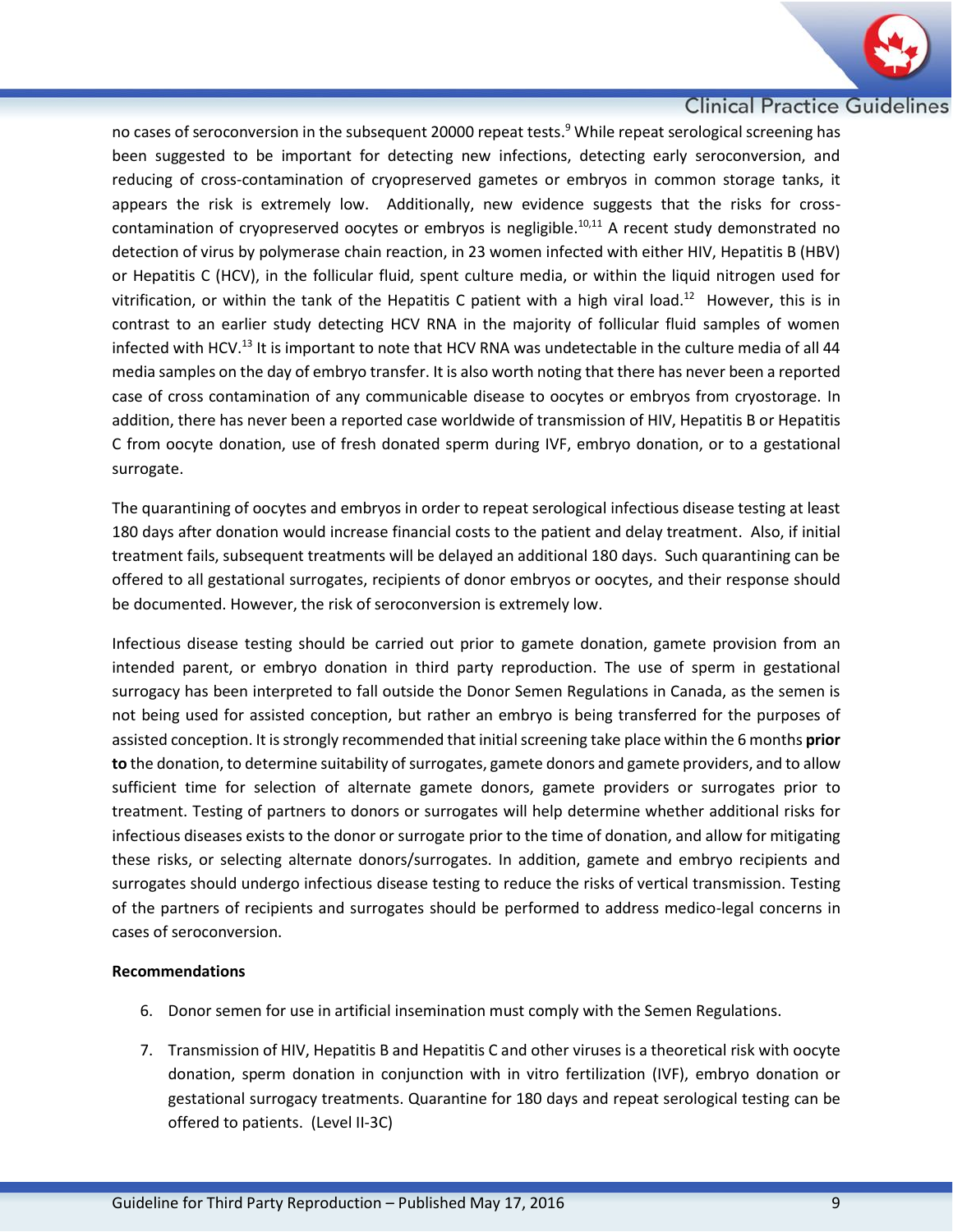

- 8. For oocyte or embryo donations in Canada, testing of a donor for the infectious agents discussed in the tables 4-7 below should be performed with test kits that are approved by Health Canada. (Level III-B)
- 9. When gametes are obtained from donors outside of Canada and testing of infectious agents was not performed by Health Canada approved testing kits, this information should be disclosed to the intended parent(s) and/or surrogate. (Level III-B).
- 10. In cases where nucleic acid amplification testing (NAT) is readily available for HIV-1 and Hepatitis C testing, it can be offered in addition to antibody testing when testing in the 30 day period prior to donation. (Level III-B)
- 11. Infectious disease screening and appropriate timing of testing in the relevant third party reproduction patients should be completed as described in Tables 4-7. (Level III-A)
- **12.** After obtaining consent in accordance with Section 8 of the AHR Act, and confirming the intention to continue treatment from the gamete donor, gamete provider, embryo donor and/or surrogate, full disclosure of the infectious diseases test results must be made to recipients, intended parent(s) and/or the surrogate as applicable. In cases of anonymous relationships, care must be taken to protect the anonymity of all parties. Where consent to disclose the medical history is refused, treatment must not proceed. (Level III-A)

# **Management of Positive Infectious Disease Test Results**

Positive results should be confirmed by retesting. Positive results should be referred for appropriate management after notification of the individual. Recommendations for the management of positive infectious disease test results are as follows:

- a. Positive HIV testing of a gamete donor, gamete provider, embryo donor or a surrogate would exclude them from being a gamete donor, gamete provider, embryo donor or surrogate.
- b. Recipients of donated gametes or embryos, intended parent(s), and gestational surrogatesshould be informed that there is a remote chance of active HIV infection in the donor even in the presence of negative antibody HIV testing, due to a 4 week window between HIV infection and antibody positivity (and sometimes up to 6 months before detectable HIV antibody).
- c. Positive Hepatitis B surface antigen testing of a surrogate would exclude the individual from becoming a surrogate.
- d. Positive Hepatitis B surface antigen testing of a gamete donor, gamete provider, or embryo donor, would not necessarily exclude donation. After informing the donor of the positive result, and appropriate management and counselling, the donor may proceed with donation, after informed consent and **confirmed Hepatitis B immunity of the recipient/surrogate**.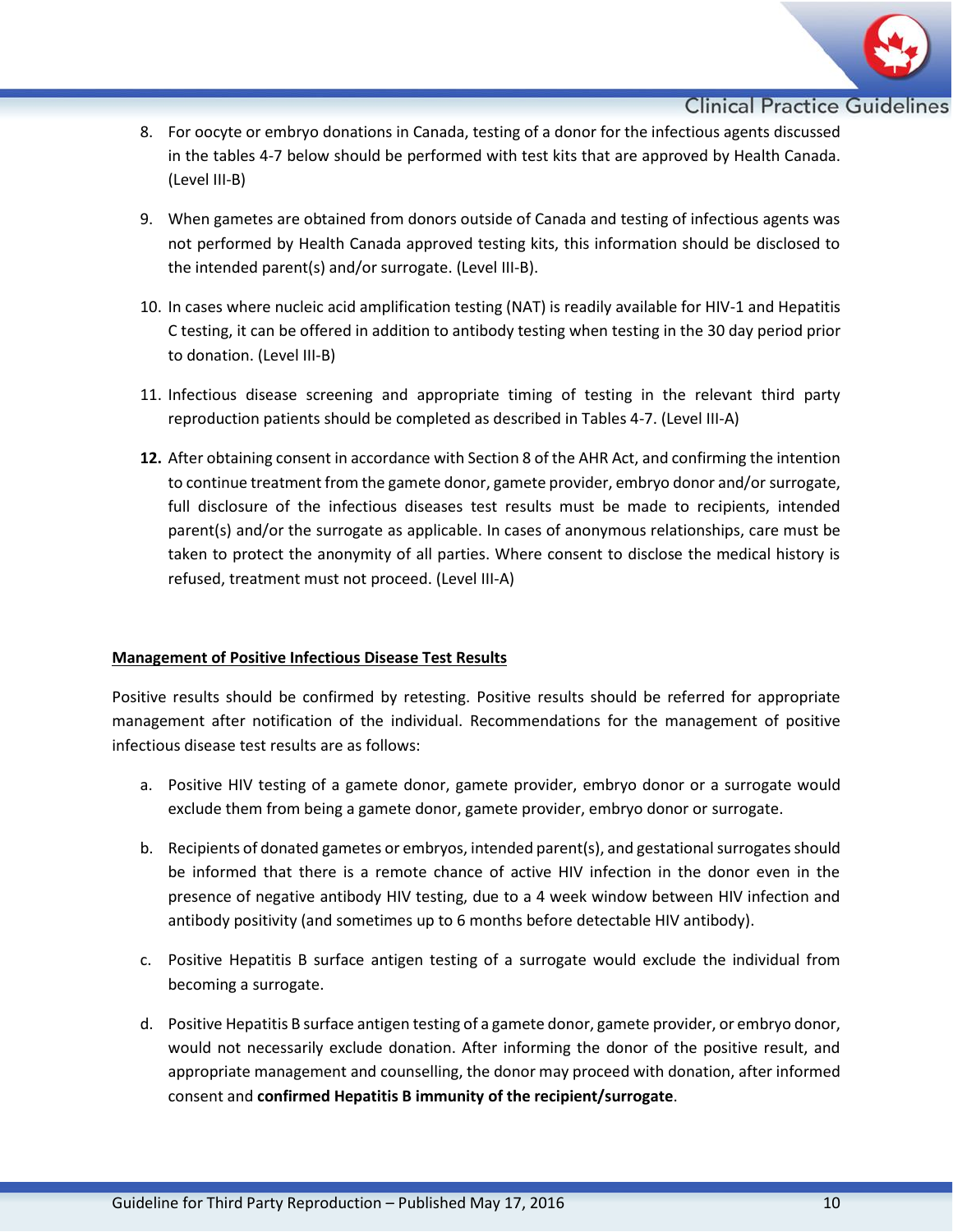

- e. Positive Hepatitis C antibody testing of a gamete donor, gamete provider, embryo donor or surrogate would not necessarily exclude donation or surrogacy. After informing the donor/surrogate of the positive result, and appropriate management and counselling, and **confirmation of absence of active Hepatitis C virus infection**, the donor/surrogate can proceed with donation/surrogacy, after informed consent of the recipient/surrogate.
- f. Positive test results for Chlamydia trachomatis or Neisseria Gonorrhoeae requires treatment for the patient, as well as the screening and treatment of their partner, if applicable. Prior to participating in embryo donation or a surrogacy IVF cycle, the third party must be rescreened and a negative test for Chlamydia trachomatis or Neisseria Gonorrhoeae must be confirmed.
- g. Positive nontreponemal syphilis testing requires confirmatory treponemal specific testing. If treponemal specific testing is positive, appropriate referral, reporting and treatment is required. Confirmation of resolution of syphilis infection is required prior to participating in third party reproduction/donation/surrogacy cycle.
- h. Patients who test positive for active CMV infection (IgM) should be excluded until active infection has resolved.

# **Counselling in Third Party Reproduction**

The CFAS Counselling Special Interest Group (SIG) has developed Assisted Human Reproduction Counselling Practice Guidelines that have been endorsed and approved by the CFAS Executive. These guidelines can be found in pdf format on the CFAS website at the following link: [http://www.cfas.ca/images/stories/pdf/csig\\_counselling\\_practiceguidelines\\_\\_december\\_2009\\_.pdf.](http://www.cfas.ca/images/stories/pdf/csig_counselling_practiceguidelines__december_2009_.pdf) All individuals involved in third party reproduction (and their partners, if appropriate) should undergo counseling prior to treatment.<sup>14</sup> The requirement to involve a gamete donor's partner or surrogate's partner for counseling can be determined individually based on factors such as the length and status of their relationship. As counseling is specific to the individuals involved, the involvement of new parties or new arrangements for gamete donation and/or surrogates requires additional counseling. In addition, changes in life circumstances such as a new partner, a change in relationship status or death of a partner require additional counseling prior to continuing treatment.

# **Recommendation**

13. All individuals involved in third party reproduction (and their partners, if appropriate) should undergo counseling in accordance with the CFAS Counseling Practice Guideline prior to treatment. Donors, recipients/intended parent(s) and surrogates should be counseled in separate sessions (Level II-2B).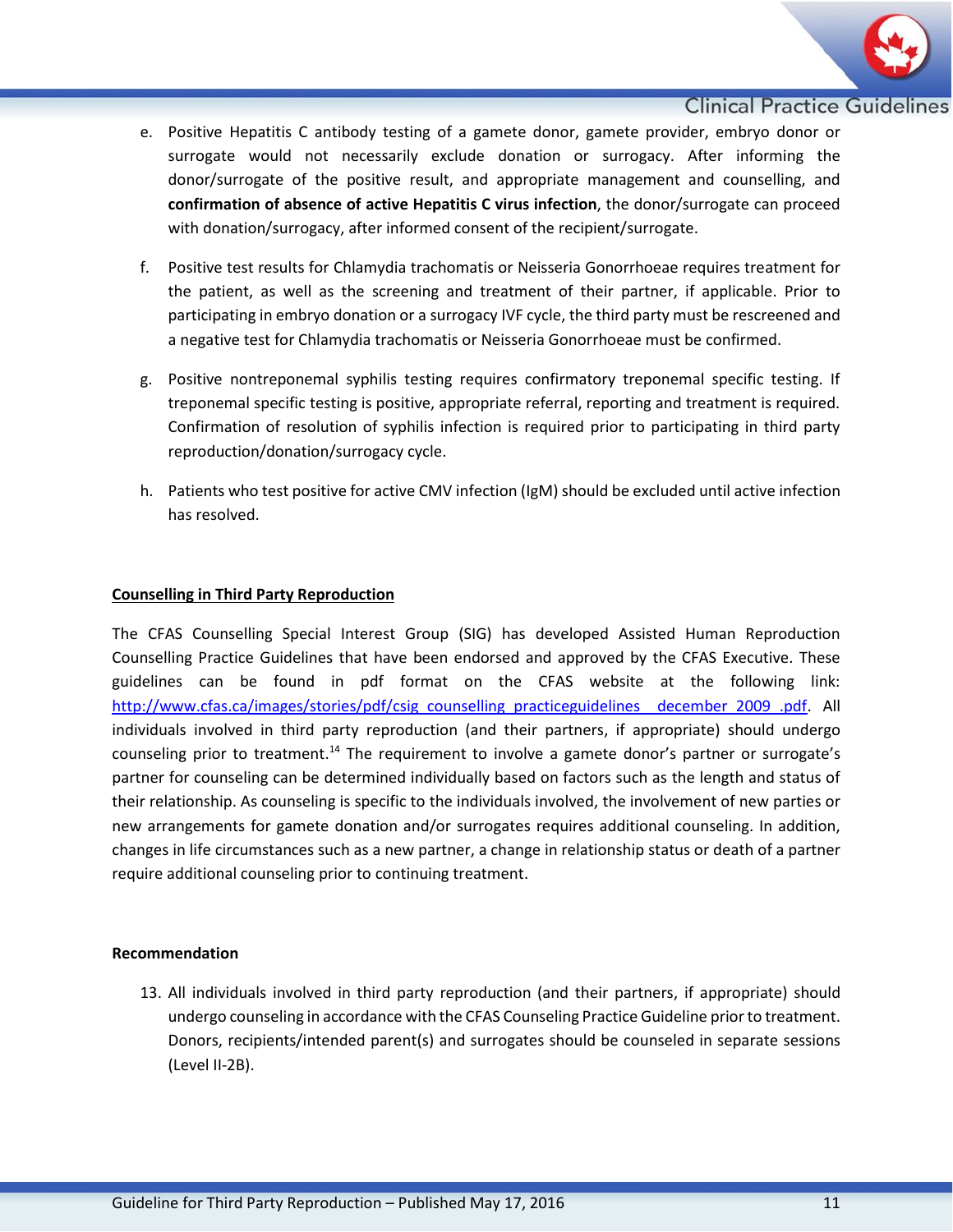

# **Legal Counsel in Third Party Reproduction**

Third party reproduction, particularly with surrogates and known donors, can result in parentage and other legal issues, which may arise during pregnancy and antenatal care, in the birth registration process or after delivery. Lawyers providing advice to all parties involved in third party reproduction should be versed in the complexities of this area as well as inter-provincial differences, if applicable. Due to the legal issues related to birth registration and the recognition of the intended parents' parental rights in surrogacy arrangements, all parties involved in third party reproduction should have a legal agreement prior to embarking on treatment, except in Quebec where such agreements are non-enforceable.

With the exception of situations where a surrogate expects to deliver a baby in Quebec (where surrogacy contracts are unenforceable by legislation), intended parent(s) should have a contract in place with the surrogate carrier prior to commencing surrogacy treatment. Both British Columbia and Alberta have legislation relevant for surrogacy; however, the enforceability of surrogacy agreements is not legislated in any province outside of Quebec. The intended parent(s) and the surrogate should obtain separate and independent legal counsel with respect to the surrogacy contract, and the surrogate's partner should be included in the legal counselling. Legal counsel should come from a legal practitioner who is, if possible, licensed in the relevant province or territory, and who has expertise in surrogacy contracts. It is the obligation of the physician engaging in the treatment of a surrogate to confirm that a surrogacy contract is in place and signed by the surrogate and the intended parent(s) prior to commencing treatment. Surrogacy contracts do not supersede federal or provincial law, so contracts should conform to applicable provincial, territorial and federal law, where appropriate. In instances where the surrogate and intended parent(s) live in different provinces or countries, the physician should refer the parties to a lawyer with expertise in the relevant jurisdictions to address potential inter-jurisdictional issues.

Physicians should not review the surrogacy contract nor provide legal advice, either directly or by implication.

# **Recommendation**

- 14. All gamete donors and gamete donor recipients, and their partners, (if appropriate) should be offered independent legal counsel prior to treatment, particularly known gamete donation. (Level III-A)
- 15. All embryo donors and embryo donor recipients, and their partners (if appropriate) should be offered independent legal counsel prior to donation or treatment, particularly known embryo donation. (Level III-A)
- 16. All individuals involved in surrogacy (intended parents and surrogate and their partner), should have legal counsel prior to treatment. (Level III-A)
- 17. Outside of Quebec, all parties should have a comprehensive surrogacy agreement in place prior to treatment. Clinics should receive clearance letters from both lawyers involved confirming that a surrogacy agreement has been completed before treatment commences. All individuals involved in surrogacy in Quebec should have independent legal advice prior to treatment (Level III-A)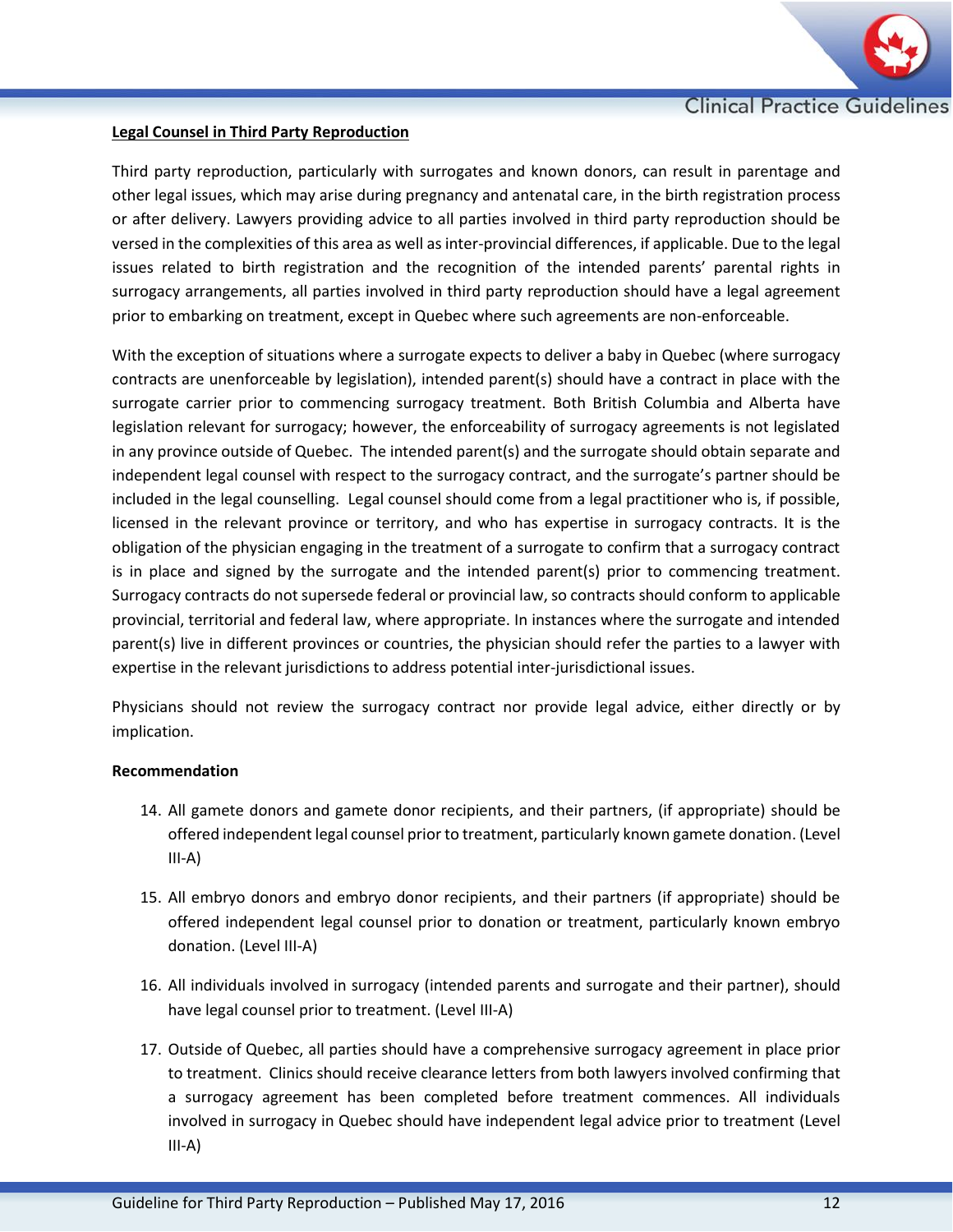

## **Sperm Donation**

#### **Sperm Donation Recipients**

Indications for sperm donation include, but are not limited to, individuals without a partner who can provide sperm, or where the sperm provider has azoospermia, severe oligozoospermia, ejaculatory dysfunction not responsive to therapy or therapy declined, an inheritable genetic defect or previously affected offspring with presumptive inheritable genetic defect and screening is either not feasible, not available, or not desired, is Rh positive with a partner with prior severe Rh isoimmunization, has an incurable sexually transmitted infection that may be transmitted to the partner by sexual contact or ART, or demonstrates significant infertility not improved with IVF/ICSI. Initial infectious disease screening should be undertaken on the recipient and their partner as outlined in Table 4. Standard preconception counselling and testing should occur, including confirming immunity to rubella and varicella, and offering appropriate immunization prior to treatment if not immune. Blood type Rh and antibody screening are also recommended preconception. The recipient should be offered genetic screening as appropriate, based on the results of the genetic evaluation of the sperm donor. Uterine cavity and tubal evaluation should be considered to rule out any uterine or tubal abnormalities that may diminish chance of intrauterine pregnancy. Documentation of ovulation should be confirmed by history, or if history is inconclusive, confirmation by other indicators of ovulation.

#### **Sperm Donors**

Both known and anonymous sperm donation are available in Canada. The screening and testing for known and anonymous sperm donors are addressed by the Semen Regulations; the regulations pertain to use of semen for therapeutic donor insemination. Sperm donors should undergo medical and genetic screening as outlined in Tables 2 and 3.

All sperm donors must be 18 years of age or older, in accordance with the AHR Act. The age of exclusion for a sperm donor in the Semen Regulations is age greater than 40 years. There are no restrictions surrounding the number of donations in the Semen Regulations. Limitations of the number of families or offspring created by gamete donation vary widely throughout the world.<sup>15</sup> Donors should be asked whether they have donated previously during their screening process.

# **Oocyte Donation**

# **Oocyte Donation Recipients and Partners**

Indications for oocyte donation include, but are not limited to, primary ovarian insufficiency, advanced reproductive age, repeated in vitro fertilization (IVF) failure or individuals with poor oocyte or embryo quality, or prevention of transmission of genetic disease when the intended egg provider parent carries a known genetically inheritable disease (chromosomal translocation, autosomal dominant or X-linked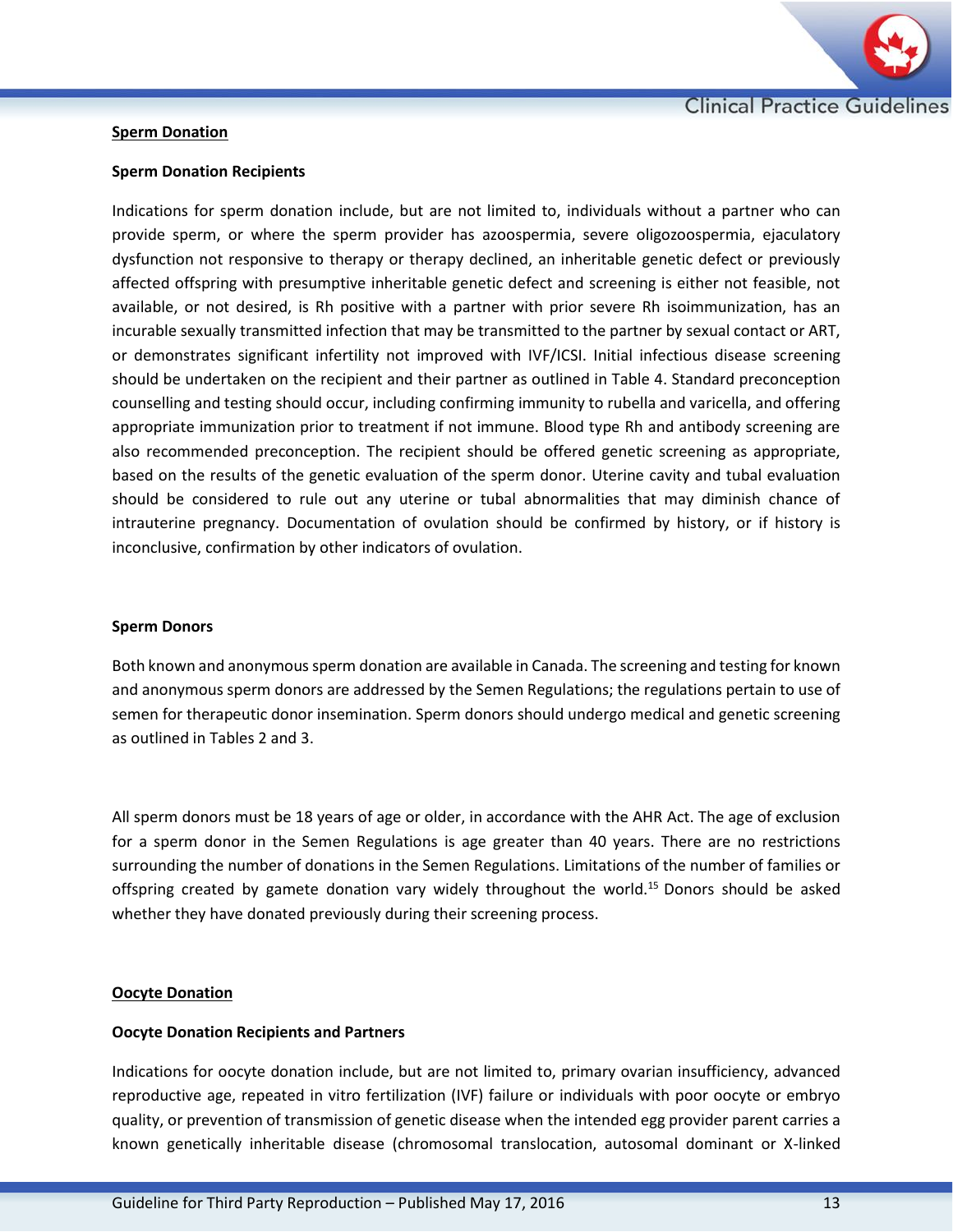

disorder, autosomal recessive disorder where the sperm provider partner is also a carrier of the disorder). Medical history and physical examination should be performed prior to treatment. Infectious disease screening, standard preconception counselling and testing should occur, including confirming immunity to rubella and varicella, and offering appropriate immunization prior to treatment if not immune (Table 5). Blood type, Rh factor, and antibody screening are also recommended preconception. Uterine cavity evaluation should be performed to rule out any uterine abnormalities that may diminish embryo implantation. If applicable, a partner who is planning on being the sperm provider should have semen analysis testing performed. This partner should be offered genetic screening as appropriate, based on the results of the genetic evaluation of the oocyte donor.

There are no legal upper age limits for oocyte donation recipients. There is some evidence to demonstrate good neonatal outcomes and outcomes in individuals conceiving with oocyte donation between ages 50- 60, with the exception in increased incidence of pre-eclampsia and gestational diabetes. 16,17 It is beyond the scope of this guideline to impose upper age limits for treatment. The current ASRM committee opinion discourages the transfer of oocytes or embryos to women greater than 55 years, even with no underlying medical conditions.<sup>18</sup> However, it is recommended individuals age 45 or greater planning to be an oocyte donor recipient undergo appropriate medical testing and a high risk obstetrical consultation prior to undertaking treatment (Level II-2B).

# **Oocyte Donors**

Both known and anonymous oocyte donation are available in Canada. Some Canadian couples access oocyte donation by traveling to fertility clinics outside of Canada or importing oocytes from oocyte banks. Clinics must also ensure that frozen oocytes imported into Canada meet Canadian standards including (but not limited to) ensuring the donor is over the age of 18, has provided appropriate informed consent, screening was performed (as outlined in Table 5) and ensuring the donor is provided with accessible and high-quality follow-up care. As outlined in the AHR Act, oocyte donors must be 18 years of age or greater. If a prospective donor is 35 years of age or greater, the intended parent(s) should be informed of the age related reduction in pregnancy and live birth rates and increase in aneuploidy risks with increasing age of the donor. Genetic counselling for prenatal genetic screening should be offered to the potential oocyte donor as recommended in the Society of Obstetrics and Gynecology of Canada Guidelines<sup>7</sup> (Table 3), and the results shared with the intended parent(s) after proper consent has been obtained.

Oocyte donors must be informed of the side-effects and risks of ovarian stimulation with gonadotropins, and the risks and complications of oocyte retrieval. Oocyte donors must also be informed of the risks of ovarian hyperstimulation. Good evidence exists to support an increase in live birth rates, embryo cryopreservation, and cumulative live birth rates in a single ovarian stimulation, with increasing numbers of oocytes).<sup>19,20</sup> However, the number of developing follicles during ovarian stimulation correlates with the risk of ovarian hyperstimulation syndrome (OHSS) $^{21}$ , the predominant OHSS experienced in oocyte donors. There needs to be a balance between these two dichotomous endpoints that must err in the goal of minimizing risks to the oocyte donor. Strategies to minimize OHSS risk (including agonist trigger) are addressed in the CFAS clinical practice guideline – Guidelines on Management of Ovarian Hyperstimulation Syndrome.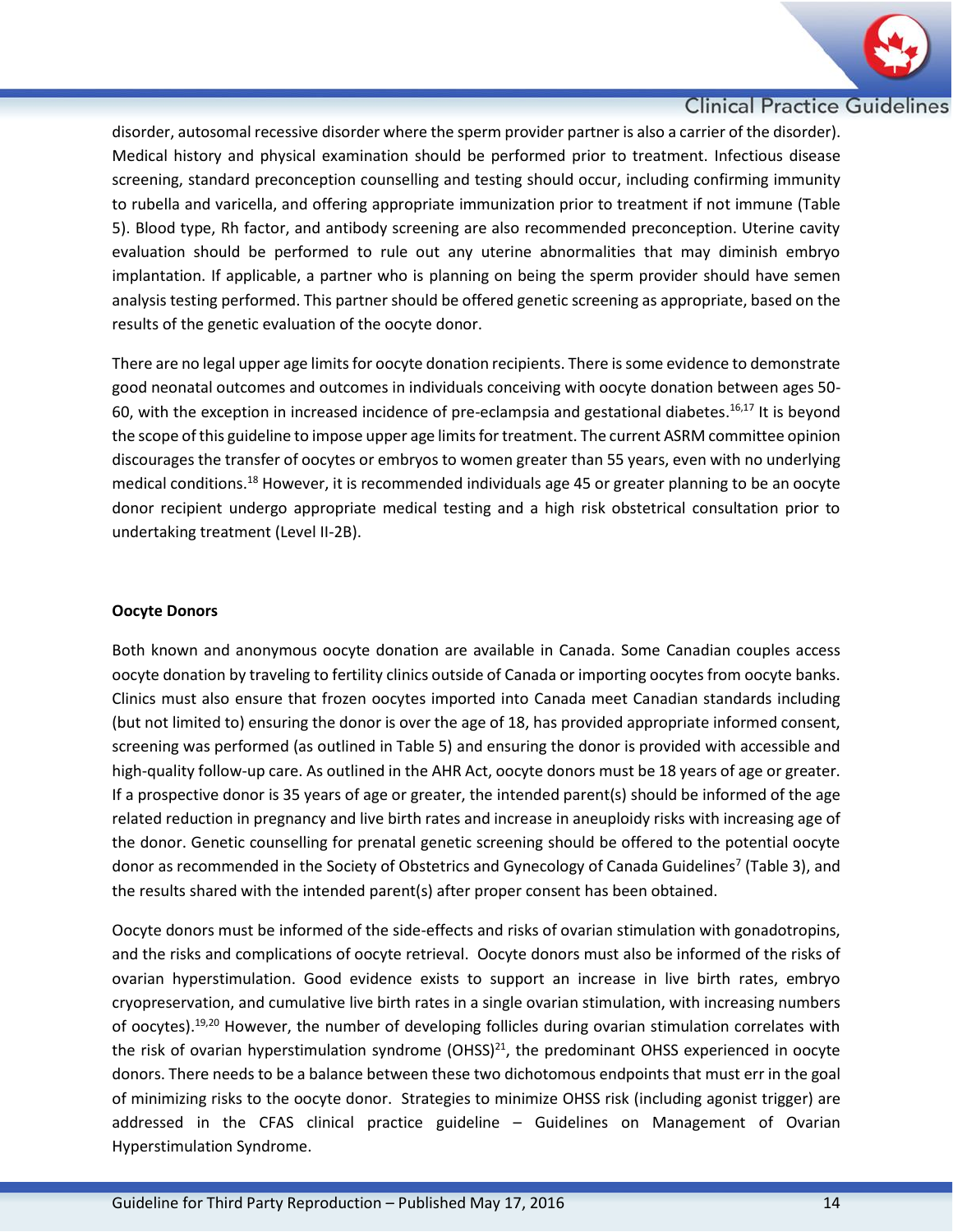

Ovarian reserve testing should be undertaken to provide appropriate determination of likelihood of adequate ovarian stimulation for information purposes for the oocyte donation recipient, and to ensure appropriate ovarian stimulation regime to minimize the risk of OHSS. Oocyte donors should be advised of the risk of unintended pregnancy and the need for contraception during ovarian stimulation until postretrieval. Additionally, post-procedure care, counselling, and follow-up must be available and offered to oocyte donors.

The concern regarding the number of families created similarly exists for egg donors; in addition to the potential cumulative risks of ovarian stimulation and egg retrieval. In the USA, the ASRM recommends limiting the number of stimulated cycles for oocyte donations per donor to 6 or less within their lifetime.<sup>22</sup> However, there currently seems to be little evidence to suggest that repetitive oocyte donation affects ovarian reserve, although long term data is lacking.<sup>23,24</sup> There are procedural risks associated with each ovarian stimulation and oocyte retrieval, regardless of the number of procedures. Physicians and clinics should ask potential oocyte donors the number of times they have donated previously as part of their medical assessment. If applicable, oocyte donors should be counseled on the potential risks of multiple oocyte donation cycles. As the oocyte donor's and recipient's personal health information is confidential, it may not be possible to prevent an oocyte donor from undergoing multiple ovarian stimulations at multiple ART clinics. In spite of this, it seems reasonable to arbitrarily accept a liberal recommendation, of no more than 6 ovarian stimulations for oocyte donation per donor within their lifetime.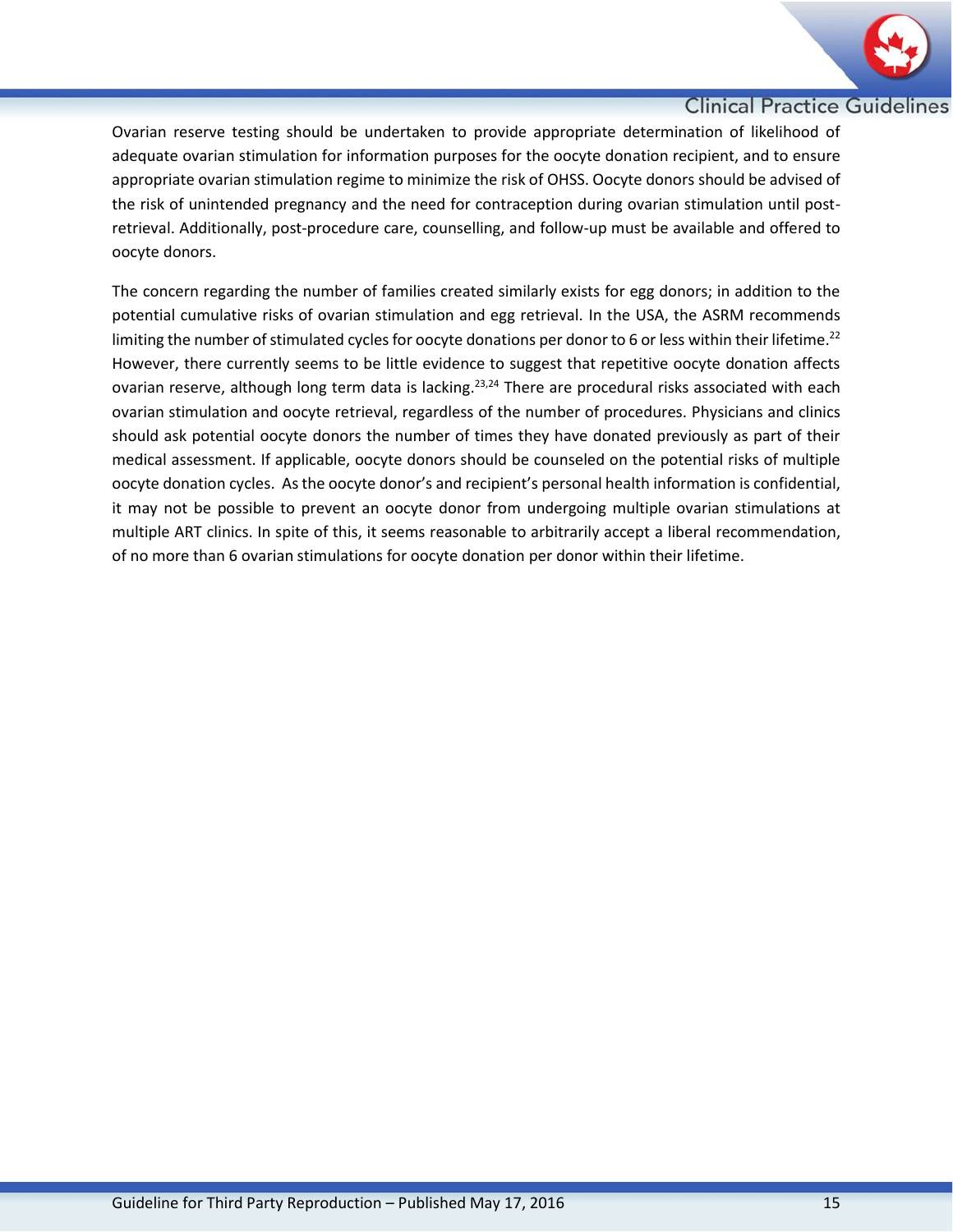

## **Surrogacy**

## **Intended Parent(s) and Intended Parent Gamete Providers**

For surrogates, the intended parent(s) are often the gamete providers (the sperm and egg providers) used to create the embryo and their potential offspring. However, in certain cases, the intended parent(s) may require a sperm and/or oocyte donor to achieve a pregnancy. In traditional surrogacy the surrogate is also the oocyte donor. The pregnancy is typically conceived by insemination of the traditional surrogate using sperm from the sperm provider (or donor semen selected by the intended parent(s)). A traditional surrogate should undergo the steps required for an oocyte donor as outlined previously and also for a surrogate as outlined below. Indications for surrogacy include, but are not limited to: absence of uterus or destruction of uterine cavity, a person or couple without a partner who can carry a pregnancy, a medical indication that would cause significant risk to the carrying parent or fetus if the intended parent were to become pregnant, recurrent miscarriage, or an endometrial or uterine factor (multiple recurrent implantation failures in a good prognosis IVF patient). In addition, there may be a role for biological lesbian co-parents, where one partner is the egg provider and the other partner carries the pregnancy in order to share in the reproductive process.<sup>25,26</sup> In instances where pregnancy by the intended parent would entail neonatal or personal risks, consultation with a maternal fetal medicine specialist should be undertaken, in order to review the risks of pregnancy and determine whether it is a medical indication for surrogacy.

The Semen Regulations in Canada have been accepted to fall outside the purview of the transfer of an embryo created for the purpose of a surrogacy cycle. As a result, sperm from the sperm provider partner in a surrogacy treatment cycle should undergo medical history screening and infectious disease screening as outlined in Table 6. In the case of traditional surrogacy, the semen from the sperm provider must be considered donor semen and will need to follow the Semen Regulations. In addition to infectious disease screening, blood type and Rh factor are also recommended preconception. If the surrogate is Rh negative and either of the sperm or oocyte providers are Rh positive, the surrogate and intended parent(s) should be informed of the risks of Rh isoimmunization, hemolytic disease of the fetus and newborn, and possible risks to the surrogate's offspring in subsequent pregnancies. Where applicable, semen analysis testing should be performed.

#### **Surrogates**

It is of paramount importance that surrogates are appropriately screened to minimize the risks to the carrier's health, which are inherent in the process of undertaking an altruistic, but potentially health compromising situation. Health Canada has documented in Canada from 1997-2000, the risk of pregnancy-related death was 6.1 per 100,000 live births, and the risk of severe morbidity in Canada from 1991-2001 was 4.6 per 1000 deliveries). The surrogate must be made aware of the risks of pregnancy. The surrogate must be at least 21 years of age, by law. While oocyte donation recipients of advanced age have demonstrated acceptable outcomes for themselves and neonatal outcomes, a lower threshold for acceptable obstetrical risk should be assumed by a surrogate than a pregnant person with their own genetic child, due to increased risks to themselves and neonatal risks with advancing age.<sup>27,28</sup> Optimally, a surrogate should be under age 35 at the time of embryo transfer and it is recommended that surrogates are under the age of 45, due to potential increased perinatal risk.<sup>29</sup> A thorough medical, obstetrical, and social history and physical exam should be undertaken by the treating physician to determine the medical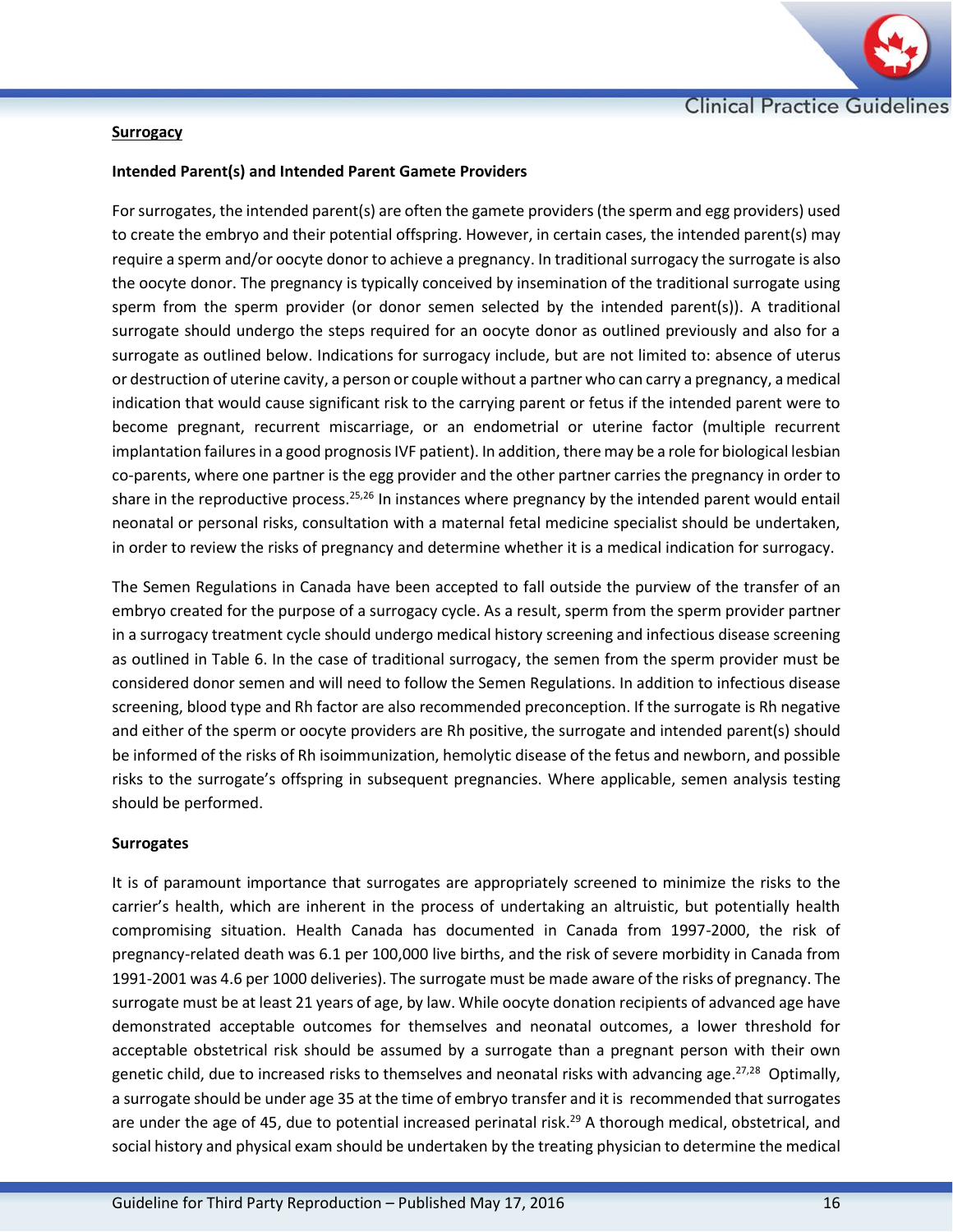

suitability of the surrogate. Optimally, surrogates should have a body mass index (BMI) between 18.5- 24.9 kg/m<sup>2</sup> and preferably under 30 kg/m<sup>2</sup>. Surrogates with a BMI above 35 kg/m<sup>2</sup> should be discouraged from treatment<sup>30</sup>. Surrogates should have had at least one uncomplicated term pregnancy, have a stable social environment, and be a non-smoker. In addition to previously discussed infectious disease screening, prior to treatment, the surrogate should have confirmation of a current and normal Pap smear, Blood type and Rh antibody screen, and uterine cavity screening such as hysterosalpingogram, sonohysterogram or hysteroscopy (Table 6). Rubella and varicella serology should be performed and immunization offered if the surrogate is non-immune. If the surrogate declines immunization, then the intended parent(s) should be informed of the risks of congenital rubella syndrome and congenital varicella syndrome. Urine drug screen of the surrogate may be considered. Clinical judgement should be applied in assessing surrogates for other potential factors for increased obstetrical risk (eg. multiparity, number of previous caesarean sections).

Some of the issues that may be addressed by the physician in anticipation of treatment in a surrogacy cycle include appropriate screening and testing and pregnancy care of the surrogate, the possibility of pregnancy termination or selective fetal reduction if indicated or requested by the intended parent(s), and the management of pregnancy specific complications as they arise. With risk mitigation being of utmost importance to the surrogate, two specific considerations must be addressed with the surrogate, and the intended parent(s). First, given the extremely small risk of seroconversion of the gamete providers for one of the tested infectious diseases between the designated testing interval and embryo transfer, cryopreservation and quarantining of the embryos for 180 days or greater can be offered to all surrogates. Second, the increased pregnancy-related morbidity in multiple pregnancy should warrant strong consideration of single embryo transfer to limit the risk of multiple pregnancy. The transfer of more than one embryo, in accordance with the CFAS guidelines,<sup>31</sup> should involve discussion of the pregnancy-related and neonatal risks and agreement by the surrogate, their partner (if applicable), and the intended parent(s).

# **Embryo Donors**

There is an opportunity for individuals who have created supernumerary (surplus) embryos that they no longer wish to use for their own attempts at human reproduction, to donate these embryos to other intended parent(s) that may require or desire gamete donation, and wish to use such embryos. Individuals should be made aware of this option at the time of embryo disposition. However, the majority of individuals who have supernumerary cryopreserved embryos that they no longer wish to use for their own use, rarely wish to donate these embryos for the use by another individual or couple.<sup>32-34</sup>

Embryos used for embryo donation are previously cryopreserved embryos that individuals or couples are now choosing to donate, and provide unique circumstances that slightly differ from the process for sperm donors or oocyte donors. The recommended testing for the embryo donors is described in Table 7. These tests should be done a minimum of 180 days after embryo cryopreservation (meaning donated embryos should be quarantined for a minimum of 180 days with repeat serological testing prior to use for donation). If the testing in Table 7 is negative, the risk of infectious transmission to the recipient is negligible.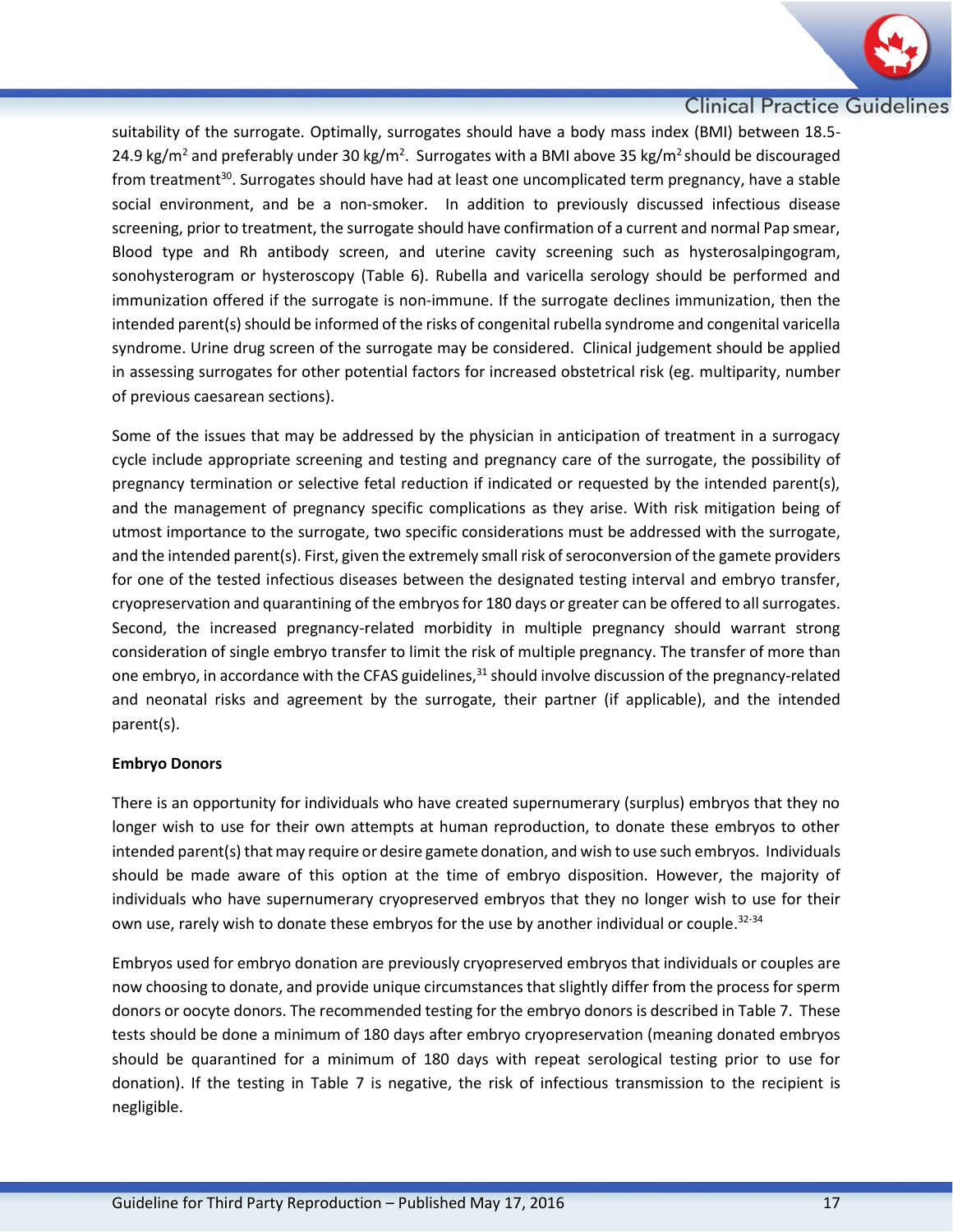

Potential embryo donors should consider delaying the decision to donate until at least 1 year after pregnancy and delivery or completion of their treatment. Counselling and consent requirementsfor these individuals is described in the relevant sections above. Embryo donors must give consent for use of their reproductive material for use by a third party. Embryo donors must be 18 years of age or greater. If the oocyte donor of the created embryo is 35 years of age or greater at the time of initial donation and cryopreservation of the embryos, the recipient should be informed of the age related reduction in pregnancy and live birth rates and increase in aneuploidy risks with increasing age of the donor. If the sperm donor of the embryo is above 40 years of age when the embryo was created, the recipient should be informed of the relevant provisions of the Semen Regulations with respect to age of semen donors. Genetic counselling for prenatal genetic screening should be offered to embryo donors as recommended in the Society of Obstetrics and Gynecology of Canada Guidelines (Table 3)<sup>4</sup>, and the results shared with the recipients. The intended parent(s) must be informed if genetic screening results are unavailable. Additional genetic screening/testing of the embryo donors can be undertaken as deemed appropriate by the embryo donors and recipients, after informed consent by all parties.

#### **Embryo Donor Recipients**

Embryo donor recipients should undergo infectious disease screening and specific third party reproduction treatment recommendations as described in Table 7. Counselling and consent to treatment/ use is previously addressed.

#### **Recommendations:**

- 18. Sperm donation recipients should undergo infectious disease and preconception medical and genetic screening. (Level III-A)
- 19. Sperm donors must undergo screening as required by the Semen Regulations. (Level III-A)
- 20. Oocyte donation recipients should undergo infectious disease screening and preconception medical screening. (Level III-A)
- 21. Individuals age 45 or greater planning to be an oocyte donor recipient undergo appropriate medical testing and a high risk obstetrical consultation prior to undertaking treatment (Level II-2B)
- 22. Oocytes donors should not undergo more than 6 lifetime ovarian stimulations for oocyte donation. (Level III-L)
- 23. Surrogates and intended parent(s) should have infectious screening and genetic screening, if the intended parent(s) is the gamete provider. (Level III-A)
- 24. Surrogates should undergo thorough medical, obstetrical, and social screening to determine eligibility as well as counseling regarding the risks associated with pregnancy. (Level II-2B).
- 25. Embryo donors should undergo infectious screening at least 180 days after embryo cryopreservation. (Level III-A)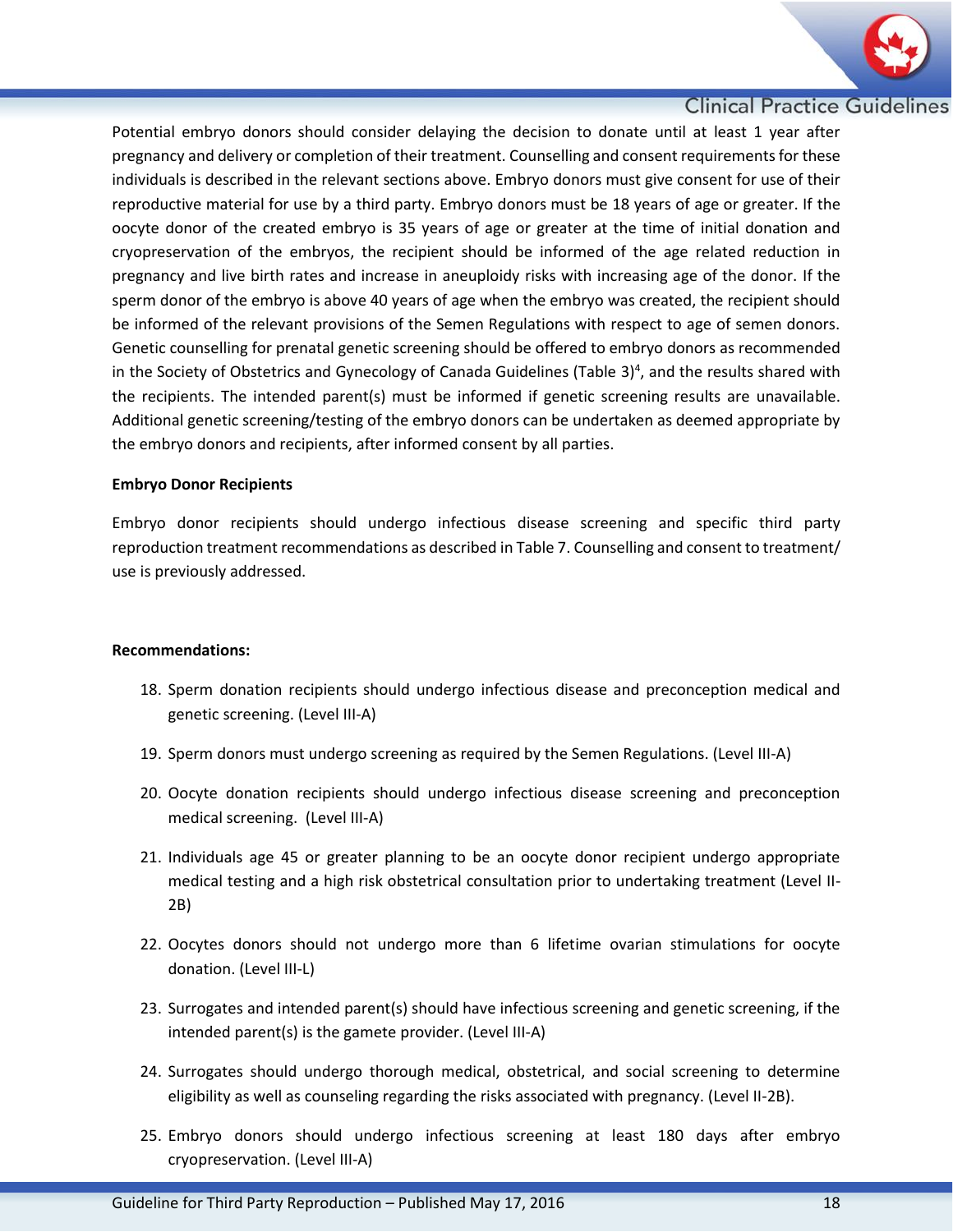

## **Conclusion**

Third party reproduction provides individuals with medical and/ or social infertility the opportunity to create and parent a child, which may not otherwise be possible without the use of gamete donation or the assistance of a surrogate. It provides reproductive options for individuals without competent gametes/ a functional uterus or with Mendelian inherited disease, as well as individuals who are single or identify as LGBTQ. It is important that Canadian specific guidelines exist that allow for safe and effective screening, testing and treatment of individuals involved in third party reproduction, and that the recommended practices are consistent with relevant Canadian legislation, ethics and regulations.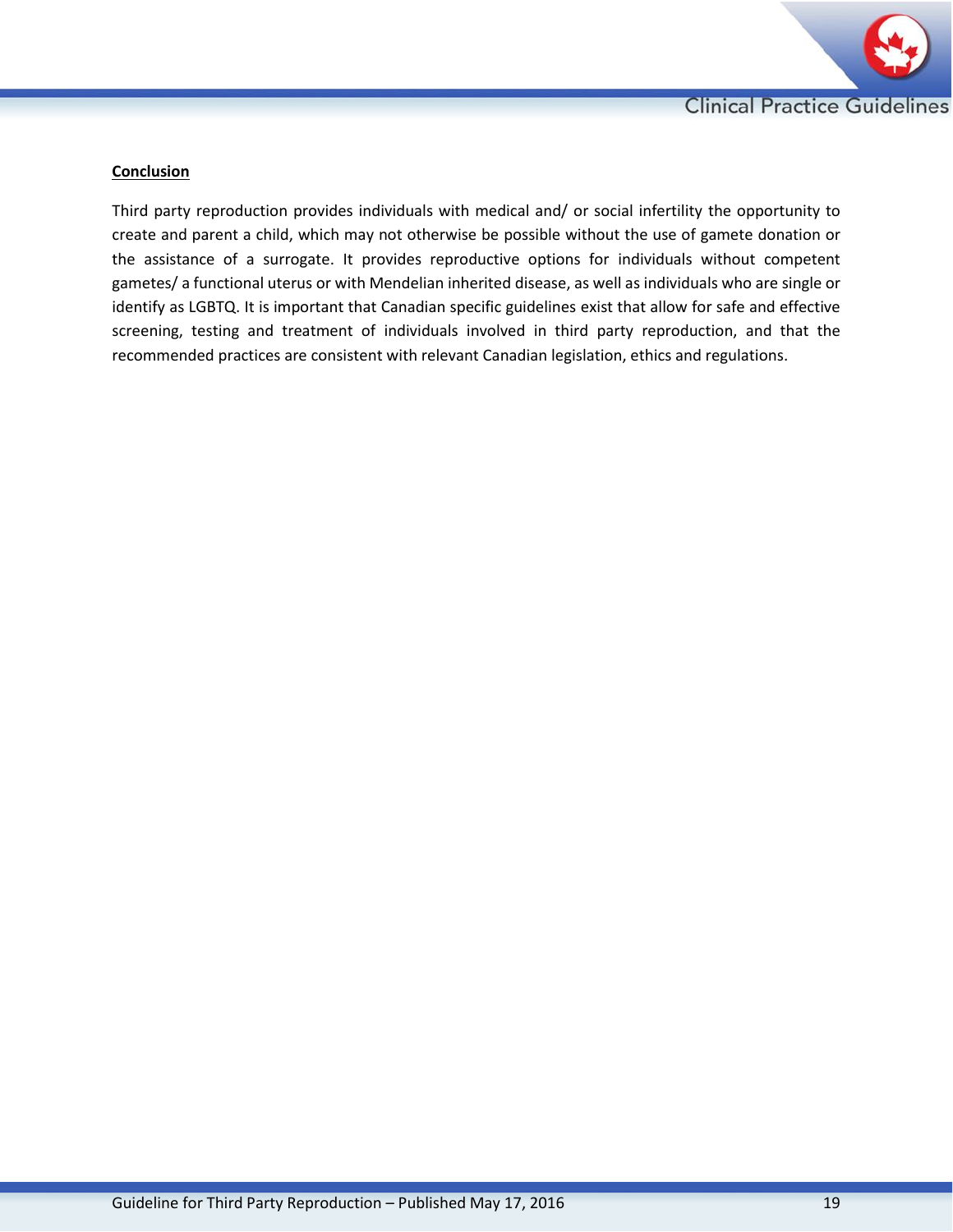

| Quality of Evidence Assessment*                                                    | Classification of Recommendations <sup>+</sup>                                                            |
|------------------------------------------------------------------------------------|-----------------------------------------------------------------------------------------------------------|
|                                                                                    | I: Evidence obtained from at least one properlyA. There is good evidence to recommend the clinical        |
| randomized controlled trial                                                        | preventive action                                                                                         |
|                                                                                    | II-1: Evidence from well-designed controlled trials B. There is fair evidence to recommend the clinical   |
| without randomization                                                              | preventive action                                                                                         |
|                                                                                    | II-2 Evidence from well-designed cohort (prospective C. The existing evidence is conflicting and does not |
|                                                                                    | or retrospective) or case-control studies, preferablyallow to make a recommendation for or against use    |
| from more than one centre or research group                                        | of the clinical preventive action; however, other                                                         |
|                                                                                    | factors may influence decision-making                                                                     |
|                                                                                    |                                                                                                           |
|                                                                                    | II-3 Evidence obtained from comparisons between D. There is fair evidence to recommend against the        |
| times or places with or without the intervention. clinical preventive action       |                                                                                                           |
| Dramatic results in uncontrolled experiments (such                                 |                                                                                                           |
| as the results of treatment with penicillin in the                                 |                                                                                                           |
| 1940s) could also be included in the category                                      |                                                                                                           |
|                                                                                    |                                                                                                           |
|                                                                                    |                                                                                                           |
|                                                                                    | III Opinions of respected authorities, based on E. There is good evidence to recommend against the        |
| clinical experience, descriptive studies, or reports of clinical preventive action |                                                                                                           |
| expert committees                                                                  |                                                                                                           |
|                                                                                    |                                                                                                           |
|                                                                                    | There is insufficient evidence (in quantity or                                                            |
|                                                                                    | quality) to make a recommendation; however, other                                                         |
|                                                                                    | factors may influence decision-making                                                                     |
|                                                                                    |                                                                                                           |

#### **Table 1 - Key to evidence statements and grading of recommendations, using the ranking of the Canadian Task Force on Preventative Health Care**

\*The quality of evidence reported in these guidelines has been adapted from the Evaluation of Evidence criteria described in the Canadian Task Force on the Periodic Preventive Health Exam Care.

‡ Recommendations included in these guidelines have been adapted from the Classifications of Recommendations criteria described in the Canadian Task Force on the Periodic Preventive Health Exam Care.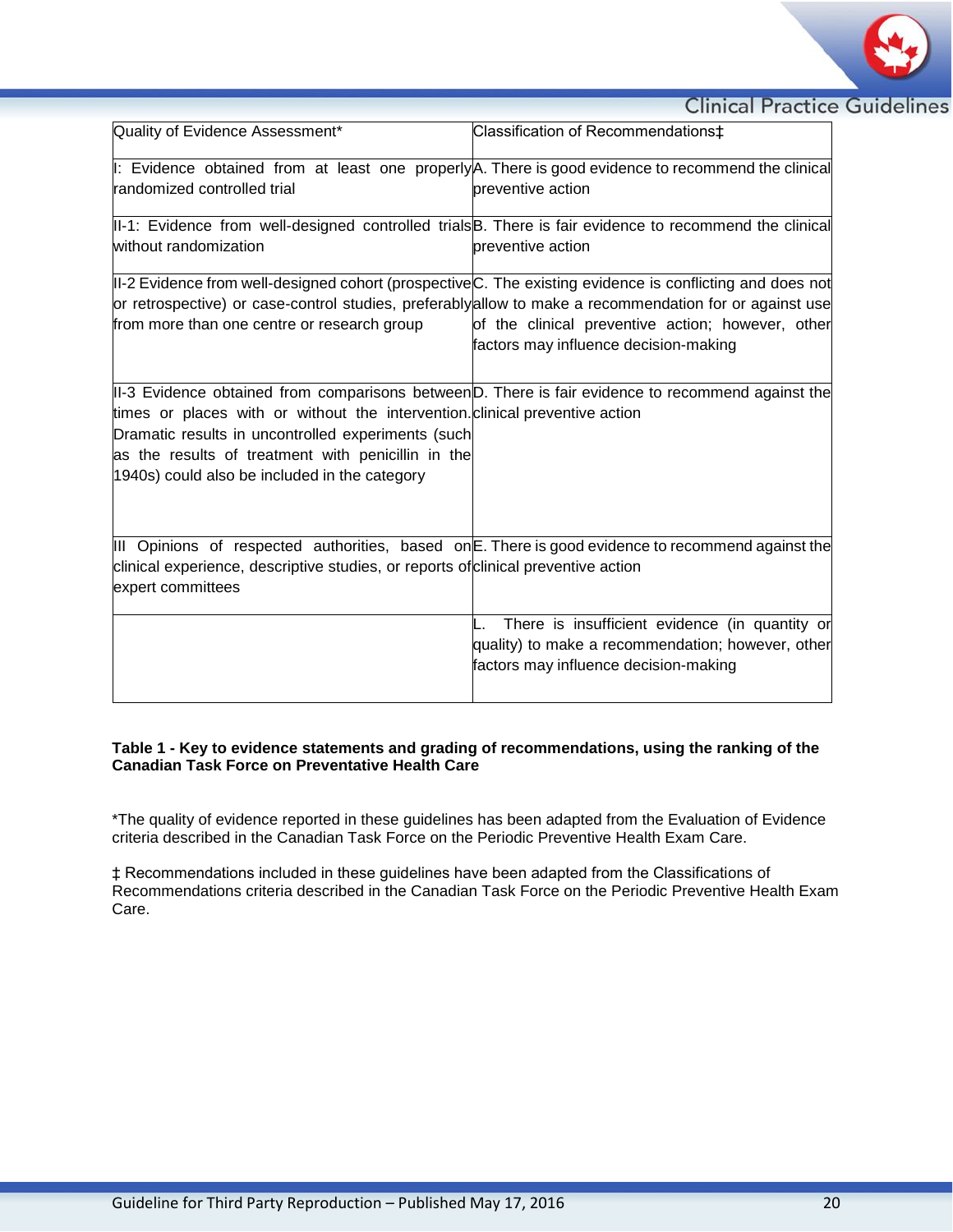

- 1. Employment by the facility or having a family member employed by the facility
- 2. Indications of high risk for the Human Immunodeficiency Virus (HIV), Hepatitis B virus (HBV), Hepatitis C virus (HCV), or Human T-cell Lymphotropic Virus (HTLV), including:
	- a. men who have had sex with another man, even once, since 1977
	- b. persons who report intravenous, intramuscular, or subcutaneous injection of drugs that are not prescribed by a licensed physician for medical purposes
	- c. persons who report tattoos or body piercing involving non-sterile skin penetration in the preceding 12 months
	- d. persons with hemophilia or related clotting disorder who have received human derived clotting factor concentrates
	- e. persons who have engaged in sex in exchange for money or drugs at anytime since 1977
	- f. persons who have had sex in the preceding 12 months with any person described in item (2)(a) through (2)(e) above
	- g. persons who have been exposed to known or suspected HIV infected blood or body fluids through percutaneous inoculation or through contact with an open wound, non-intact skin, or mucous membrane
	- h. persons who cannot be tested for infectious disease agents because of refusal, inadequate blood sample, or other reasons
	- i. persons with a history of repeatedly reactive screening for antibody to HIV-1 or HIV-2, Hepatitis B surface antigen (HBsAg), antibody to Hepatitis B core (HBc) antigen, antibody to HCV, or antibody to HTLV-I or HTLV-II, regardless of the results of supplemental assays
	- j. persons whose history, physical examination, medical records, or pathology report reveal other evidence of infection or high-risk behaviours, such as:
		- i. diagnosis with Acquired Immuno-Deficiency Syndrome (AIDS)
		- ii. unexplained weight-loss
		- iii. night sweats
		- iv. blue or purple spots on the skin or mucous membranes typical of Kaposi's Sarcoma
		- v. unexplained lymphadenopathy lasting more than 1 month
		- vi. unexplained temperature greater than 38.6 C (100.5 F) for more than 10 days
		- vii. unexplained persistent diarrhea
		- viii. needle tracks or other signs of parenteral drug use
	- k. persons who have, or have had, sex with a person known to have HIV, HBV, HCV, or HTLV infection, or who is at high risk for such infection:
	- l. persons who are at risk of having acquired HIV from geographic regions which are endemic for HIV strains that are not detectable by current screening tests (these individuals may be reconsidered once tests to detect the variant strains become available);
	- m. persons with active viral hepatitis;
	- n. persons who have received, or whose sexual partners have received blood, blood components, blood products or other human tissues in the preceding 12 months
	- o. persons who have been exposed to blood or body fluids through percutaneous inoculation or through contact with an open wound, non-intact skin, or mucous membrane in the preceding 12 months
	- p. persons who have been excluded permanently from donating blood; persons who have used intranasal cocaine in the preceding 12 months
- 3. Sexually transmitted disease in the preceding 12 months
- 4. Sexual encounter in the preceding 12 months with someone whose sexual background the potential donor is unsure of
- 5. Urethral discharge, genital warts, or genital ulcers at the time of donation
- 6. History of alcoholism
- 7. Diagnosis with Creutzfeldt-Jakob Disease (CJD) or a first degree family member with a history of CJD
- 8. Receipt of human pituitary-derived growth hormone or dura mater
- 9. Spongiform encephalopathy or prion disease
- 10. Viral encephalitis or encephalitis of unknown origin
- 11. Any major systemic diseases, including systemic malignancies.

#### **Table 2 - Screening Questionnaire for Gamete Donors, Gamete Providers or Gestational Carriers**

*(adapted from the Exclusion Criteria in Section 2 of the Health Canada Direction- Technical Requirements for Therapeutic Donor Insemination: [http://www.hc-sc.gc.ca/dhp-mps/brgtherap/applic-demande/guides/semen-sperme-acces/semen-sperme\\_directive-eng.php\)](http://www.hc-sc.gc.ca/dhp-mps/brgtherap/applic-demande/guides/semen-sperme-acces/semen-sperme_directive-eng.php)*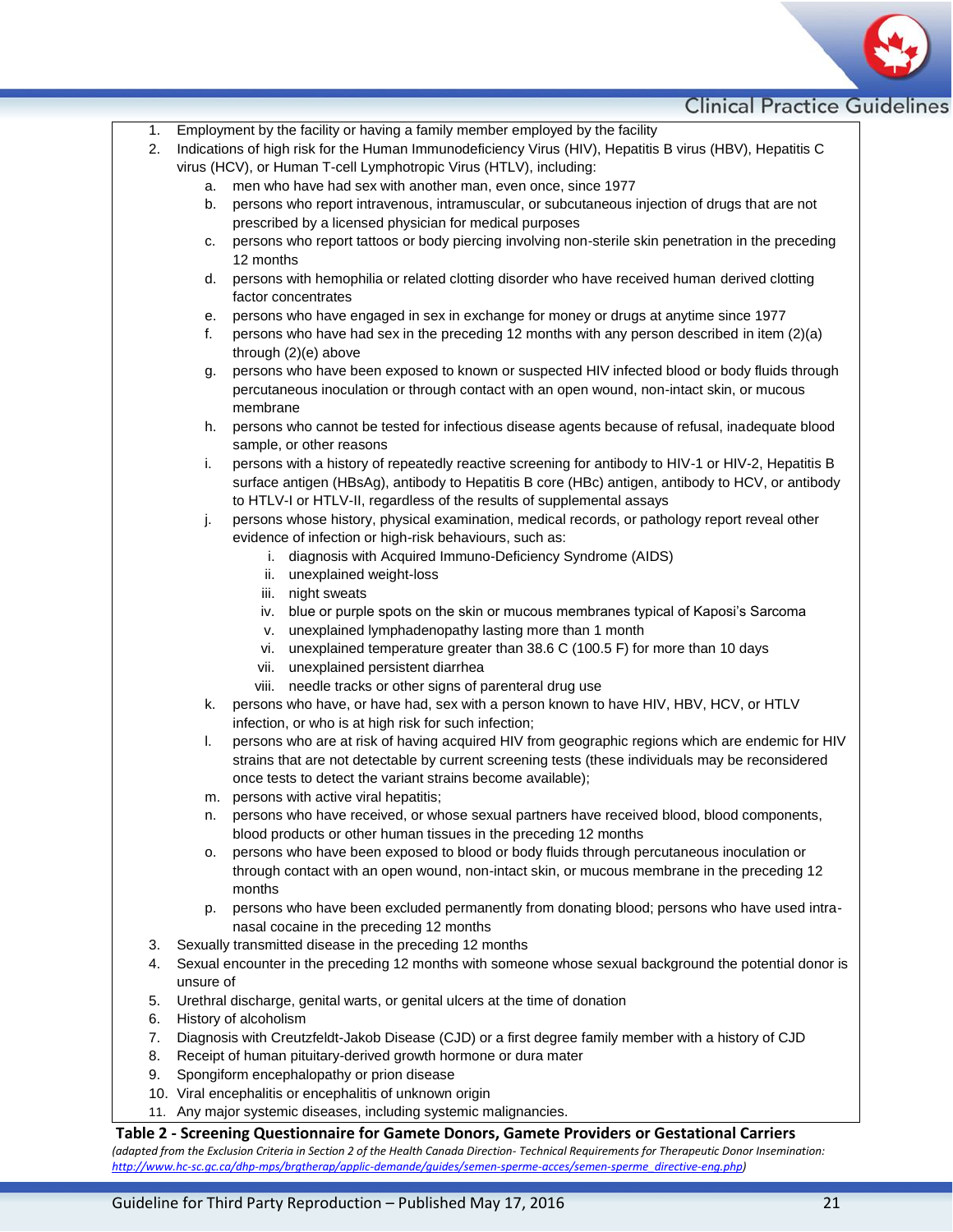

# GENETIC HISTORY FOR GAMETE DONORS

A thorough pre-conception history identifies gamete donors who are at increased risk of donating gametes with genetic disease. When gamete donors and potential gamete donor recipients are informed of the risks of having a baby with birth defects or a genetic disorder prior to pregnancy, they are then able to determine their options regarding a pregnancy and the use of gametes from a specific donor.

#### Family History of Gamete Donor

• Construct three-generation pedigree.

• Include assessment of **genetic diseases**, including muscular dystrophy, hemophilia, cystic fibrosis, fragile X syndrome, congenital heart disease, phenylketonuria, dwarfism, sickle cell anemia, and Tay-Sachs disease.

• Include assessment of **multifactorial congenital malformations**, such as spina bifida, anencephaly, cleft palate and cleft lip, hypospadias, and congenital heart disease.

• Include assessment of **familial diseases with a major genetic component**, such as developmental disability, premature artherosclerosis, diabetes mellitus, psychosis, epileptic disorders, hypertension, rheumatoid arthritis, deafness, and severe refractive disorders of the eye.

#### Ethnic History

Establish risk for specific conditions related to ethnic origin, such as sickle cell anemia, Tay-Sachs disease, neural tube defects, beta-thalassemia, and alpha-thalassemia.

Age

Establish risks associated with age

# **Table 3 – Genetic history for gamete donors**

**(adapted from SOGC Guidelines, "Genetic considerations for woman's preconception evaluation")4**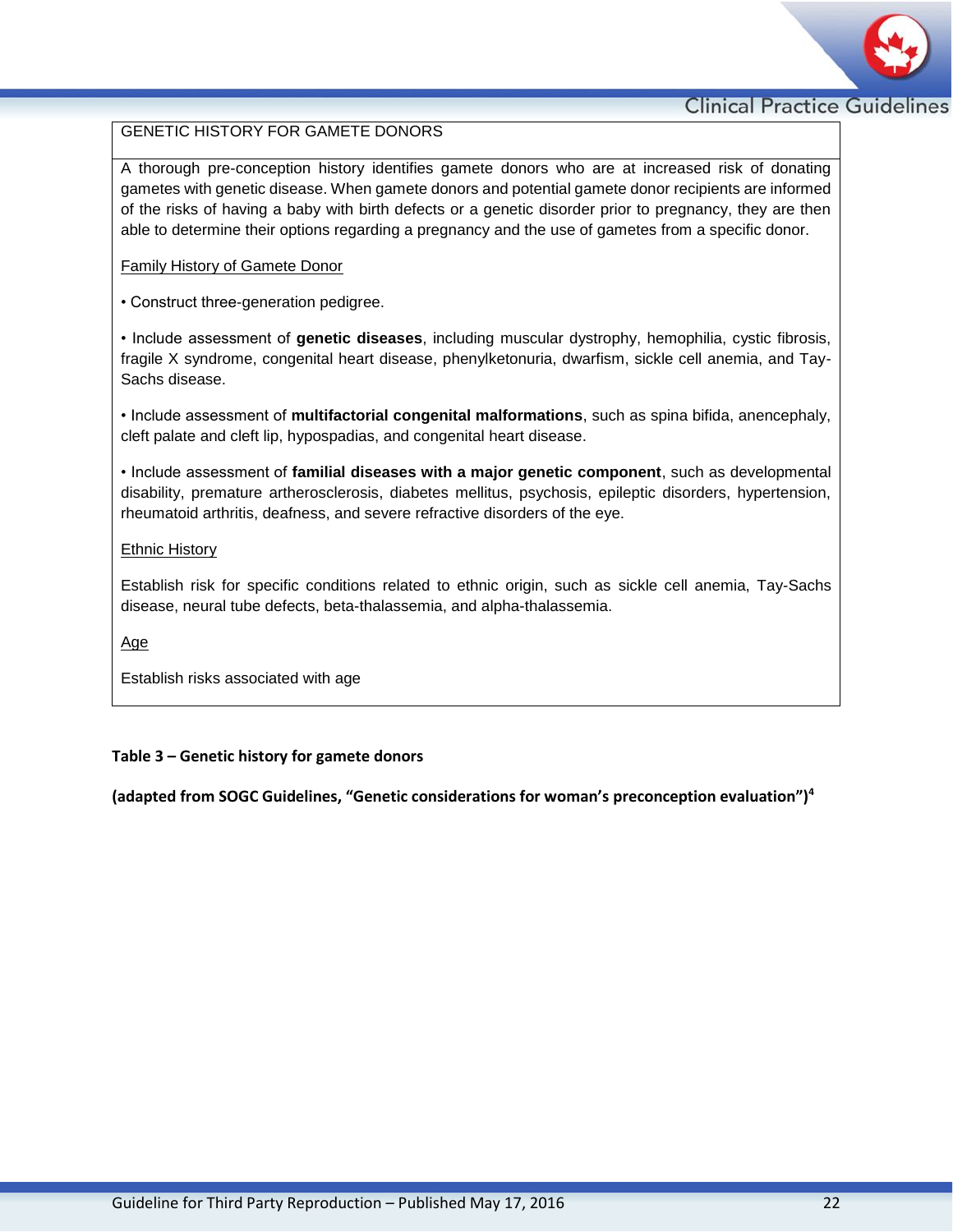

|                                     | <b>Infectious Disease Screening</b><br>HIV-1 & HIV-2 Antibody<br><b>Hepatitis C Antibody</b><br>Hepatitis B Surface Ag<br>Hepatitis B Core Ab (IgG & IgM)<br>Syphilis serology<br>CMV IgM & IgG | Table $2 -$ Screening<br>Questionnaire<br><b>Table 3 - Genetic</b><br><b>History</b> | Legal counsel | <b>Counseling</b> | <b>Additional testing</b>                                                                                          |
|-------------------------------------|-------------------------------------------------------------------------------------------------------------------------------------------------------------------------------------------------|--------------------------------------------------------------------------------------|---------------|-------------------|--------------------------------------------------------------------------------------------------------------------|
| Sperm donor                         | Required As per Semen<br>Regulations                                                                                                                                                            | As per Semen<br>Regulations                                                          | Recommended   | Recommended       |                                                                                                                    |
| Sperm donor partner                 | No.                                                                                                                                                                                             | No                                                                                   | No            | Recommended       |                                                                                                                    |
| Sperm donation<br>recipient         | Within 6 months prior to<br>donation*                                                                                                                                                           | No                                                                                   | Recommended   | Recommended       | ABO, Rh & antibodies<br>Rubella & varicella titres<br>Uterine cavity and tubal<br>assessment<br>Document ovulation |
| Sperm donation<br>recipient partner | Within 6 months prior to<br>donation*                                                                                                                                                           | <b>No</b>                                                                            | Recommended   | Recommended       |                                                                                                                    |

# **Table 4**- **Recommended steps for individuals involved in sperm donation PRIOR to donation and treatment.**

\* Initial screening is recommended for the sperm donor recipient and sperm donor recipient partner. As all donor sperm samples undergo quarantine and repeat testing on the donors, the frequency of subsequent testing can be determined by the individual ART clinic.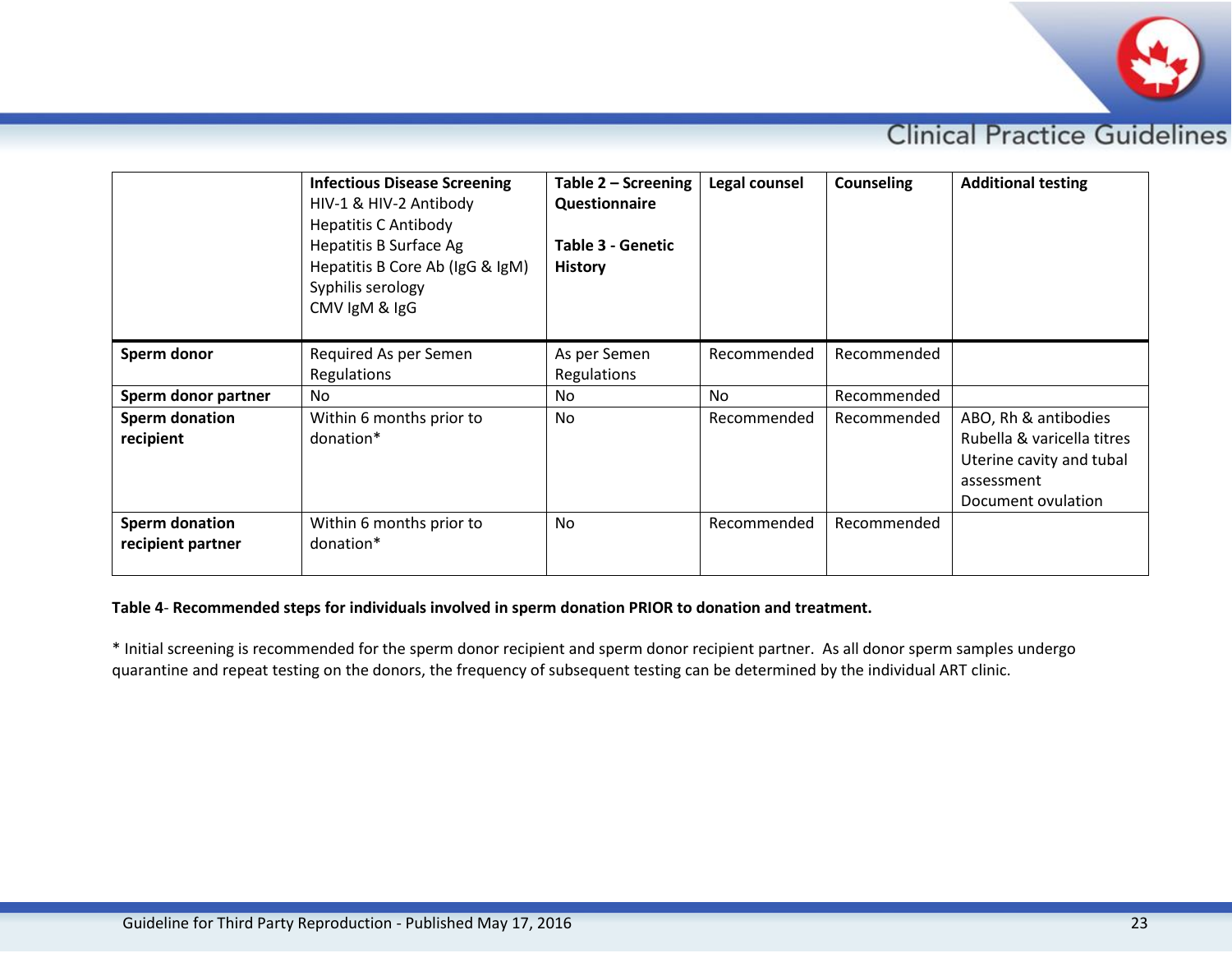

|                                      | <b>Infectious Disease Screening</b><br>HIV-1 & HIV-2 Antibody*<br>Hepatitis C Antibody*<br><b>Hepatitis B Surface Ag</b><br>Hepatitis B Core Ab (IgG & IgM)<br>Syphilis serology | Table 2 - Screening<br>Questionnaire<br>Table 3 - Genetic<br><b>History</b> | Legal counsel | <b>Counseling</b> | <b>Additional testing</b>                                                                                                         |
|--------------------------------------|----------------------------------------------------------------------------------------------------------------------------------------------------------------------------------|-----------------------------------------------------------------------------|---------------|-------------------|-----------------------------------------------------------------------------------------------------------------------------------|
| Oocyte donor                         | -Within 6 months prior to<br>donation<br>-Recommended within 30 days<br>of donation<br>-Repeat at least 180 days after<br>donation if oocytes<br>cryopreserved and quarantined   | Recommended                                                                 | Recommended   | Recommended       | ABO & Rh factor<br>N. gonorrhea/C.<br>Trachomatis <sup>#</sup><br>Ovarian reserve tests                                           |
| Oocyte donor partner                 | Within 6 months prior to<br>donation                                                                                                                                             | <b>No</b>                                                                   | <b>No</b>     | Recommended       |                                                                                                                                   |
| Oocyte donation<br>recipient         | Within 6 months prior to<br>donation                                                                                                                                             | <b>No</b>                                                                   | Recommended   | Recommended       | ABO, Rh & antibodies<br>Rubella & varicella titres<br>N. gonorrhea/C.<br>Trachomatis <sup>#</sup><br>Uterine cavity<br>assessment |
| Oocyte donation<br>recipient partner | Within 6 months prior to<br>donation                                                                                                                                             | <b>No</b>                                                                   | Recommended   | Recommended       | If sperm provider:<br>Semen analysis<br>ABO & Rh factor                                                                           |

# **Table 5- Recommended steps for individuals involved in oocyte donation PRIOR to donation and treatment.**

\* HIV-1 and Hepatitis C NAT should be offered if available for testing within 30 days of donation

# Cervical cultures or nucleic acid-based test on urine or swab from cervix or vagina for Neisseria gonorrhoeae and Chlamydia trachomatis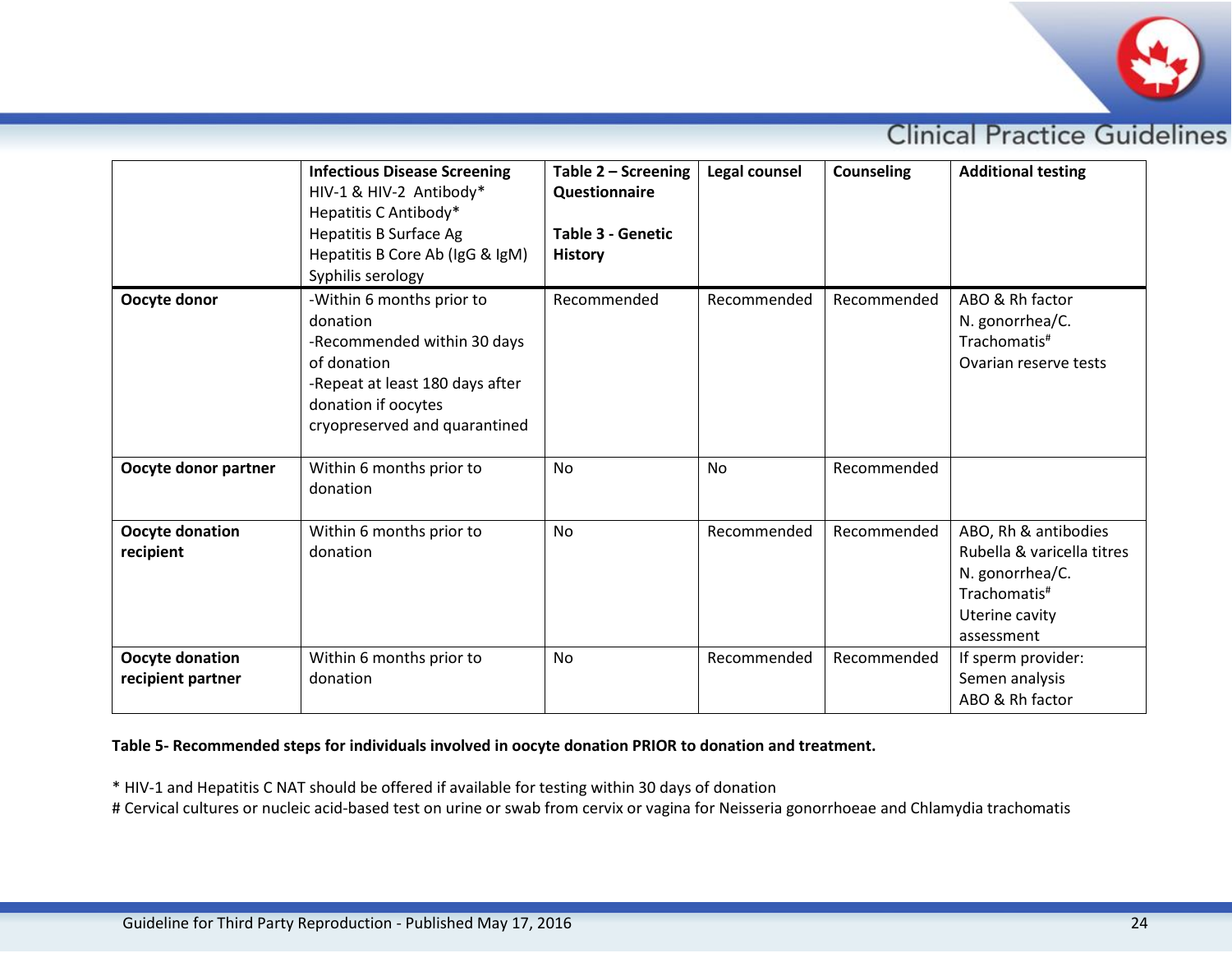

|                                                                                          | <b>Infectious Disease Screening</b><br>HIV-1 & HIV-2 Antibody*<br>Hepatitis C Antibody*<br>Hepatitis B Surface Ag<br>Hepatitis B Core Ab (IgG & IgM)<br>Syphilis serology<br>N. gonorrhea/C. Trachomatis# | Table 2 - Screening<br>Questionnaire<br><b>Table 3 - Genetic History</b>                      | Legal counsel                               | <b>Counseling</b> | <b>Additional testing</b>                                                                       |
|------------------------------------------------------------------------------------------|-----------------------------------------------------------------------------------------------------------------------------------------------------------------------------------------------------------|-----------------------------------------------------------------------------------------------|---------------------------------------------|-------------------|-------------------------------------------------------------------------------------------------|
| <b>Gestational surrogate</b><br>(GS)                                                     | -Within 6 months prior to embryo transfer<br>- Recommend within 30 days prior to embryo<br>transfer                                                                                                       | <b>Screening Questionnaire</b><br>recommended                                                 | Recommended with<br>surrogacy<br>agreement¥ | Recommended       | ABO, Rh & antibodies<br>Rubella & varicella titres<br>Pap smear<br>Uterine cavity<br>assessment |
| <b>Gestational surrogate</b><br>partner                                                  | -Within 6 months prior to embryo transfer                                                                                                                                                                 | <b>No</b>                                                                                     | Recommended with<br>surrogacy<br>agreement¥ | Recommended       | HTLV-1 and HLTV-2<br>Antibody<br>CMV IgM & IgG                                                  |
| Sperm provider/donor-<br><b>Gestational surrogate</b>                                    | -Within 6 months prior to donation<br>- Recommend within 30 days prior to<br>donation<br>-Recommended at least 180 days after<br>donation if embryos cryopreserved and<br>quarantined                     | -Screening Questionnaire<br>recommended<br>-Genetic History<br>recommended if sperm<br>donor  | Recommended with<br>surrogacy<br>agreement¥ | Recommended       | ABO & Rh factor<br>Semen analysis                                                               |
| Oocyte provider/donor-<br>gestational surrogate                                          | -Within 6 months prior to treatment<br>-Recommend within 30 days prior to donation<br>-Recommended at least 180 days after<br>donation if embryos cryopreserved and<br>quarantined                        | -Screening Questionnaire<br>recommended<br>-Genetic History<br>recommended if oocyte<br>donor | Recommended with<br>surrogacy<br>agreement* | Recommended       | ABO & Rh factor                                                                                 |
| Intended parent(s)-<br>gestational surrogate (if<br>not the sperm or oocyte<br>provider) | <b>No</b>                                                                                                                                                                                                 | No                                                                                            | Recommended with<br>surrogacy<br>agreement¥ | Recommended       |                                                                                                 |

## **Table 6- Recommended steps for individuals involved in gestational carrier and traditional surrogacy arrangements PRIOR to treatment.**

\* HIV-1 and Hepatitis C NAT should be offered where available for testing within 30 days of donation

# Cervical cultures or nucleic acid-based test on urine or swab from urethral meatus, cervix or vagina for Neisseria gonorrhoeae and Chlamydia trachomatis

¥ Except in Quebec where surrogacy contracts are not enforceable by legislation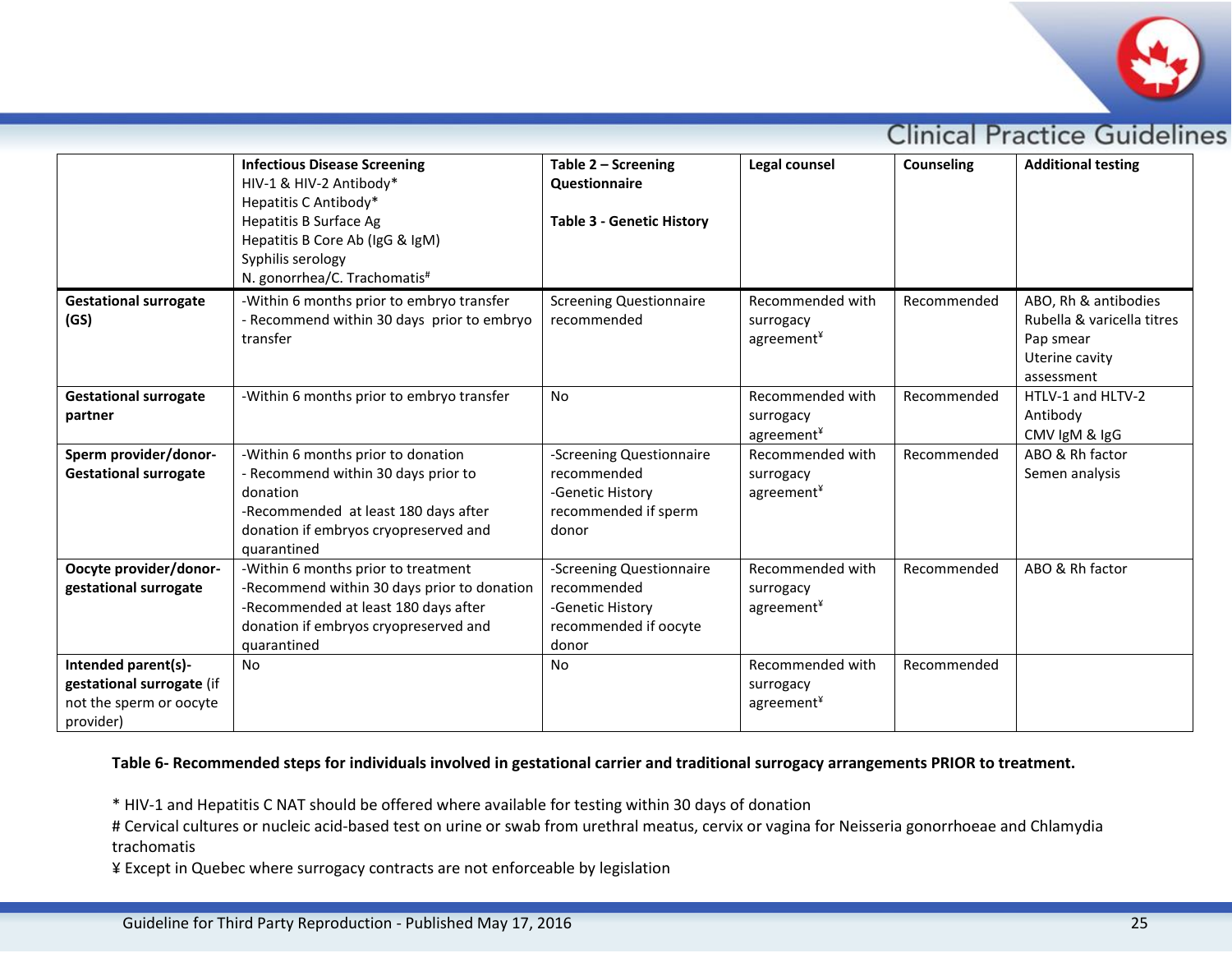

|                                                                                          | <b>Infectious Disease Screening</b><br>HIV-1 & HIV-2 Antibody*<br>Hepatitis C Antibody*<br>Hepatitis B Surface Ag<br>Hepatitis B Core Ab (IgG & IgM)<br>Syphilis serology<br>N. gonorrhea/C. Trachomatis# | Table 2 - Screening<br><b>Questionnaire</b><br><b>Table 3 - Genetic History</b>              | Legal counsel                                 | <b>Counseling</b> | <b>Additional testing</b>                                                                             |
|------------------------------------------------------------------------------------------|-----------------------------------------------------------------------------------------------------------------------------------------------------------------------------------------------------------|----------------------------------------------------------------------------------------------|-----------------------------------------------|-------------------|-------------------------------------------------------------------------------------------------------|
| <b>Traditional surrogate</b>                                                             | -Within 6 months prior to insemination<br>-Recommended within 30 days prior to<br>insemination                                                                                                            | Recommended                                                                                  | Recommended<br>with surrogacy<br>agreement¥   | Recommended       | ABO, Rh &<br>antibodies<br>Rubella & varicella<br>titres<br>Pap smear<br>Uterine cavity<br>assessment |
| <b>Traditional surrogate</b><br>partner                                                  | -Within 6 months prior to insemination                                                                                                                                                                    | No                                                                                           | Recommended<br>with surrogacy<br>$agreement*$ | Recommended       | HTLV-1 and HLTV-2<br>Antibody<br>CMV IgM & IgG                                                        |
| Sperm provider/donor-<br>traditional surrogate                                           | As per Semen Regulations                                                                                                                                                                                  | -Screening Questionnaire<br>recommended<br>-Genetic History<br>recommended if sperm<br>donor | Recommended<br>with surrogacy<br>agreement¥   | Recommended       | ABO & Rh factor<br>Semen analysis                                                                     |
| Intended parent(s)-<br>traditional surrogate<br>(if not the sperm or<br>oocyte provider) | <b>No</b>                                                                                                                                                                                                 | No                                                                                           | Recommended<br>with surrogacy<br>agreement¥   | Recommended       |                                                                                                       |

#### **Table 6 (cont)- Recommended steps for individuals involved in gestational carrier and traditional surrogacy arrangements PRIOR to treatment.**

\* HIV-1 and Hepatitis C NAT should be offered where available for testing within 30 days of donation

# Cervical cultures or nucleic acid-based test on urine or swab from urethral meatus, cervix or vagina for Neisseria gonorrhoeae and Chlamydia trachomatis

¥ Except in Quebec where surrogacy contracts are not enforceable by legislation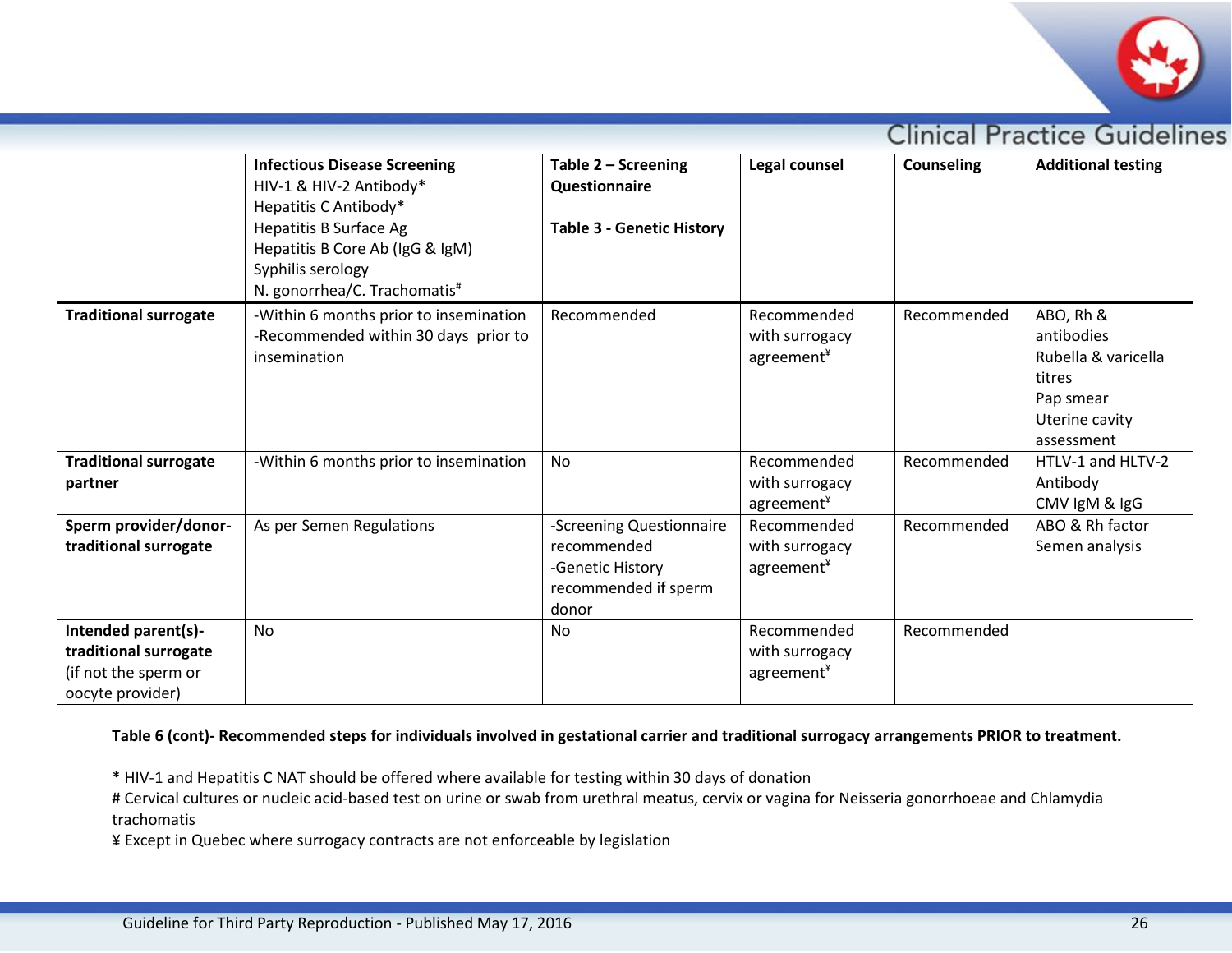

|                                          | <b>Infectious Disease Screening</b><br>HIV-1 & HIV-2 Antibody<br><b>Hepatitis C Antibody</b><br>Hepatitis B Surface Ag<br>Hepatitis B Core Ab (IgG & IgM)<br>Syphilis serology<br>N. gonorrhea/C. Trachomatis# | Table 3 - Genetic<br><b>History</b> | Legal counsel | <b>Counseling</b> | <b>Additional testing</b>                                                          |
|------------------------------------------|----------------------------------------------------------------------------------------------------------------------------------------------------------------------------------------------------------------|-------------------------------------|---------------|-------------------|------------------------------------------------------------------------------------|
| <b>Embryo donor (oocyte)</b>             | Recommended at least 180 days<br>after initial gamete donation                                                                                                                                                 | Recommended                         | Recommended   | Recommended       | ABO & Rh factor                                                                    |
| Embryo donor (sperm)                     | Recommended at least 180 days<br>after initial gamete donation                                                                                                                                                 | Recommended                         | Recommended   | Recommended       | ABO & Rh factor<br>HTLV-1 and HLTV-2<br>Antibody<br>CMV IgM & IgG                  |
| Embryo donor-<br>recipient               | Recommended within 6 months<br>prior to embryo transfer                                                                                                                                                        | <b>No</b>                           | Recommended   | Recommended       | ABO, Rh & antibodies<br>Rubella & varicella titres<br>Uterine cavity<br>assessment |
| <b>Embryo donor recipient</b><br>partner | Recommended within 6 months<br>prior to embryo transfer                                                                                                                                                        | No.                                 | Recommended   | Recommended       |                                                                                    |

# **Table 7- Recommended steps for individuals involved in embryo donation PRIOR to treatment.**

# Cervical cultures or nucleic acid-based test on urine or swab from urethral meatus, cervix or vagina for Neisseria gonorrhoeae and Chlamydia trachomatis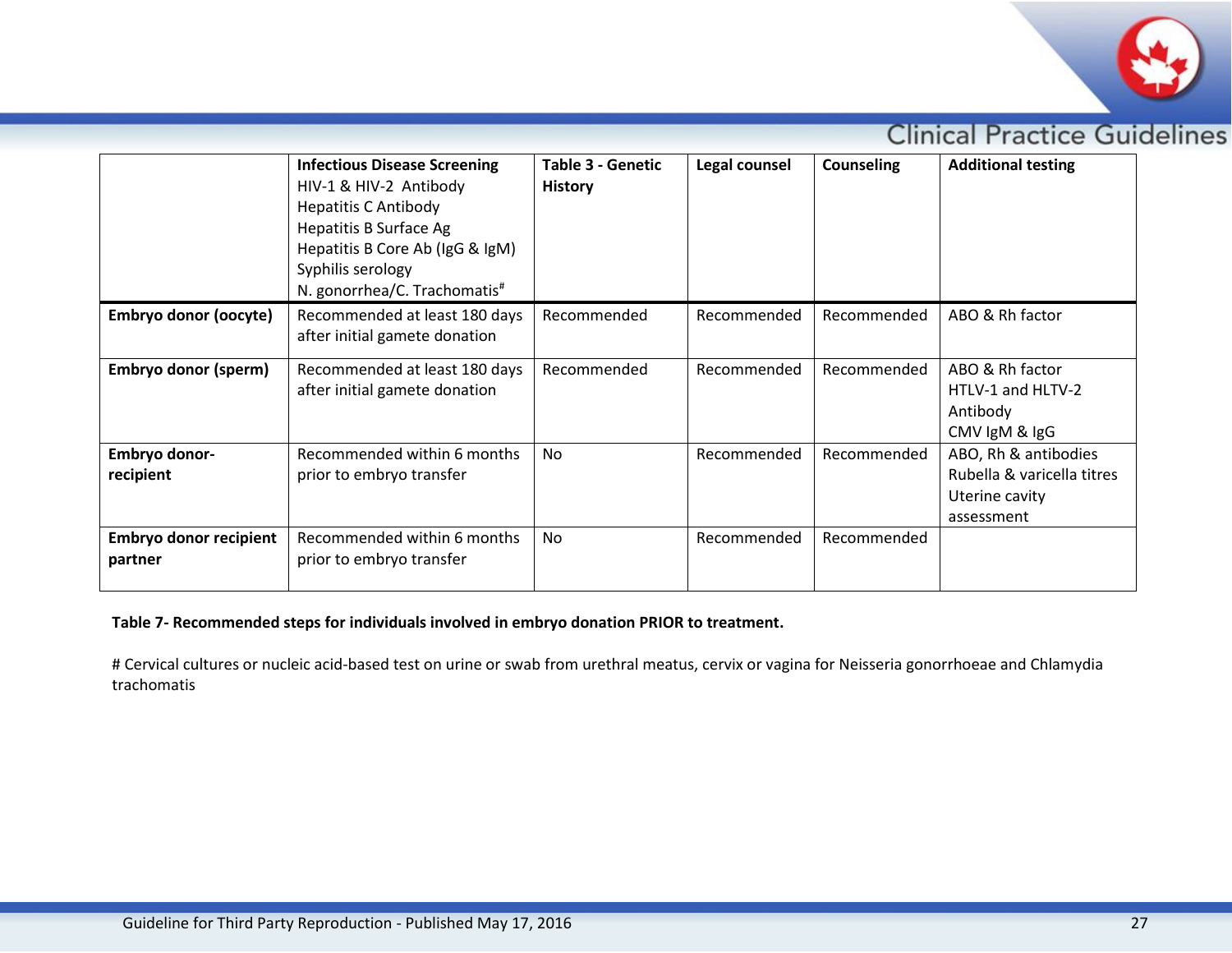

1. Practice Committee of American Society for Reproductive Medicine, Practice Committee of Society for Assisted Reproductive Technology. Recommendations for gamete and embryo donation: a committee opinion. *Fertil Steril*. 2013;99:47-62.

2. The Practice Committee of the American Society for Reproductive Medicine and the Practice Committee for the Society for Assisted Reproductive Technology. Recommendations for practices utilizing gestational carriers: an ASRM Practice Committee guideline. *Fertil Steril*. 2012;97:1301-1308.

3. Directive 2004/23/EC of the European Parliament and of the Council, March 2004. Available at http://eur-lex.europa.eu/LexUriServ/LexUriServ.do?uri=OJ:L:2004:102:0048:0058:EN:PDF

4. Barratt C, Englert Y, Gottlieb C, Jouannet P. Gamete donation guidelines. The Corsendonk consensus document for the European Union. *Hum Reprod*. 1998;13:500-501.

5. CSA Group. CAN/CSA-Z900.2.1-12 Tissues for assisted reproduction, December 2012.

6. Assisted Human Reproduction (Section 8 Consent) Regulations (SOR/2007-137).

7. Wilson RD, Audibert F, Brock JA, et al. Genetic considerations for a woman's pre-conception evaluation. *J Obstet Gynaecol Can*. 2011;33:57-64.

8. Practice Committee of American Society for Reproductive Medicine, Practice Committee of Society for Assisted Reproductive Technology. 2008 Guidelines for gamete and embryo donation: a Practice Committee report. *Fertil Steril*. 2008;90:S30-44.

9. Wingfield M, Cottell E. Viral screening of couples undergoing partner donation in assisted reproduction with regard to EU Directives 2004/23/EC, 2006/17/EC and 2006/86/EC: what is the evidence for repeated screening? *Hum Reprod*. 2010;25:3058-3065.

10. Cobo A, Remohi J, Chang CC, Nagy ZP. Oocyte cryopreservation for donor egg banking. *Reprod Biomed Online*. 2011;23:341-346.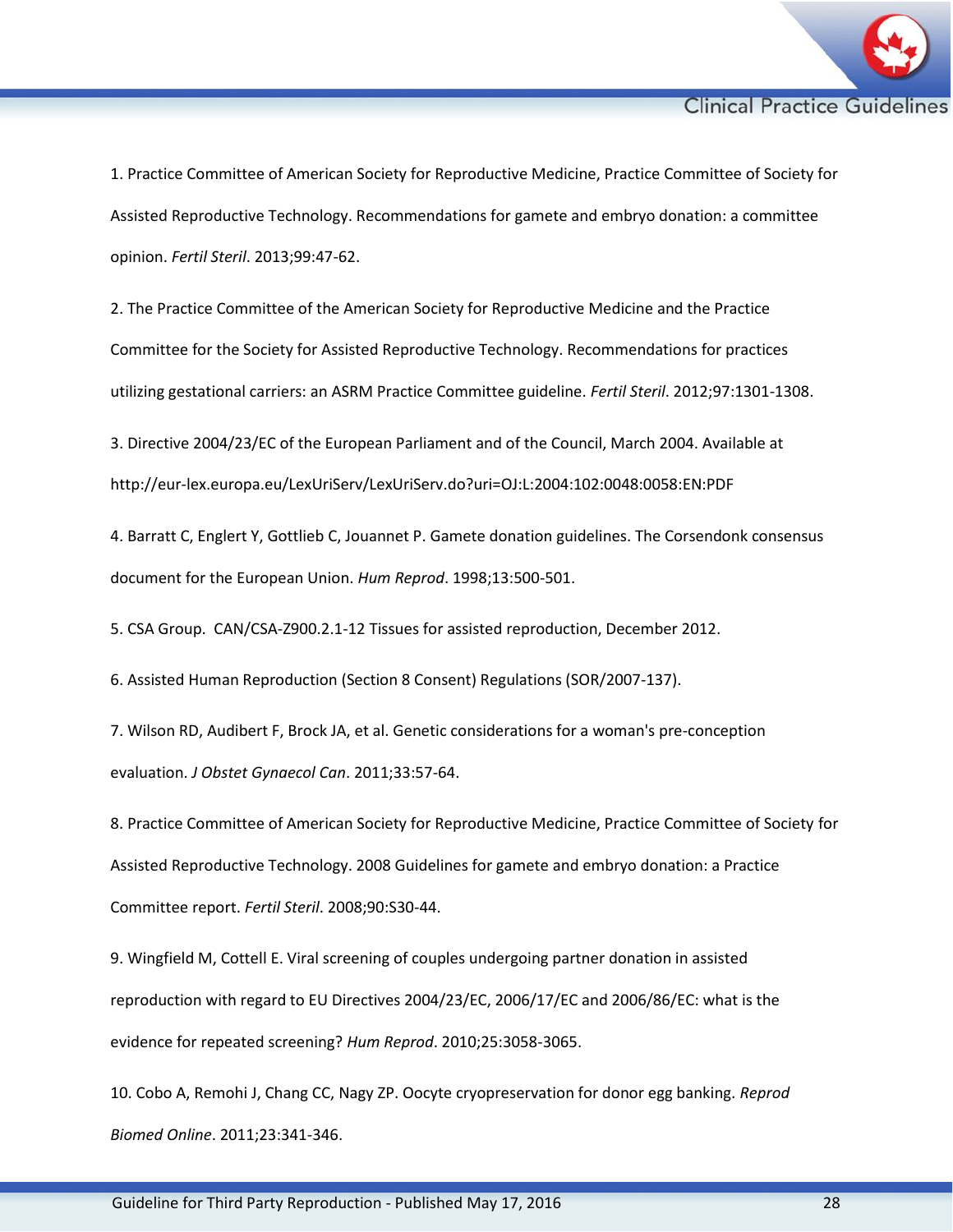

Clinical Practice Guidelines<br>11. Pomeroy KO, Harris S, Conaghan J, et al. Storage of cryopreserved reproductive tissues: evidence that cross-contamination of infectious agents is a negligible risk. *Fertil Steril*. 2010;94:1181-1188.

12. Cobo A, Bellver J, de los Santos MJ, Remohi J. Viral screening of spent culture media and liquid nitrogen samples of oocytes and embryos from hepatitis B, hepatitis C, and human immunodeficiency virus chronically infected women undergoing in vitro fertilization cycles. *Fertil Steril*. 2012;97:74-78.

13. Devaux A, Soula V, Sifer C, et al. Hepatitis C virus detection in follicular fluid and culture media from HCV+ women, and viral risk during IVF procedures. *Hum Reprod*. 2003;18:2342-2349.

14. Yee S, Hitkari JA, Greenblatt EM. A follow-up study of women who donated oocytes to known recipient couples for altruistic reasons. *Hum Reprod*. 2007;22:2040-2050.

15. Janssens PM, Nap AW, Bancsi LF. Reconsidering the number of offspring per gamete donor in the Dutch open-identity system. *Hum Fertil (Camb)*. 2011;14:106-114.

16. Paulson RJ, Boostanfar R, Saadat P, et al. Pregnancy in the sixth decade of life: obstetric outcomes in women of advanced reproductive age. *JAMA*. 2002;288:2320-2323.

17. Chibber R. Child-bearing beyond age 50: pregnancy outcome in 59 cases "a concern?". *Arch Gynecol Obstet*. 2005;271:189-194.

18. Ethics Committee of the American Society of Reproductive Medicine. Oocyte or embryo donation to women of advanced age: a committee opinion. Fertil Steril. 2013; 100(2):337-340.

19. Baker VL, Brown MB, Luke B, Conrad KP. Association of number of retrieved oocytes with live birth rate and birth weight: an analysis of 231,815 cycles of in vitro fertilization. Fertil Steril. 2015 Apr;103(4):931-938.

20. Drakopoulos P, Blockeel C, Stoop D, Camus M, de Vos M, Tournaye H, Polyzos NP. Conventional ovarian stimulation and single embryo transfer for IVF/ICSI. How many oocytes do we need to maximize cumulative live birth rates after utilization of all fresh and frozen embryos?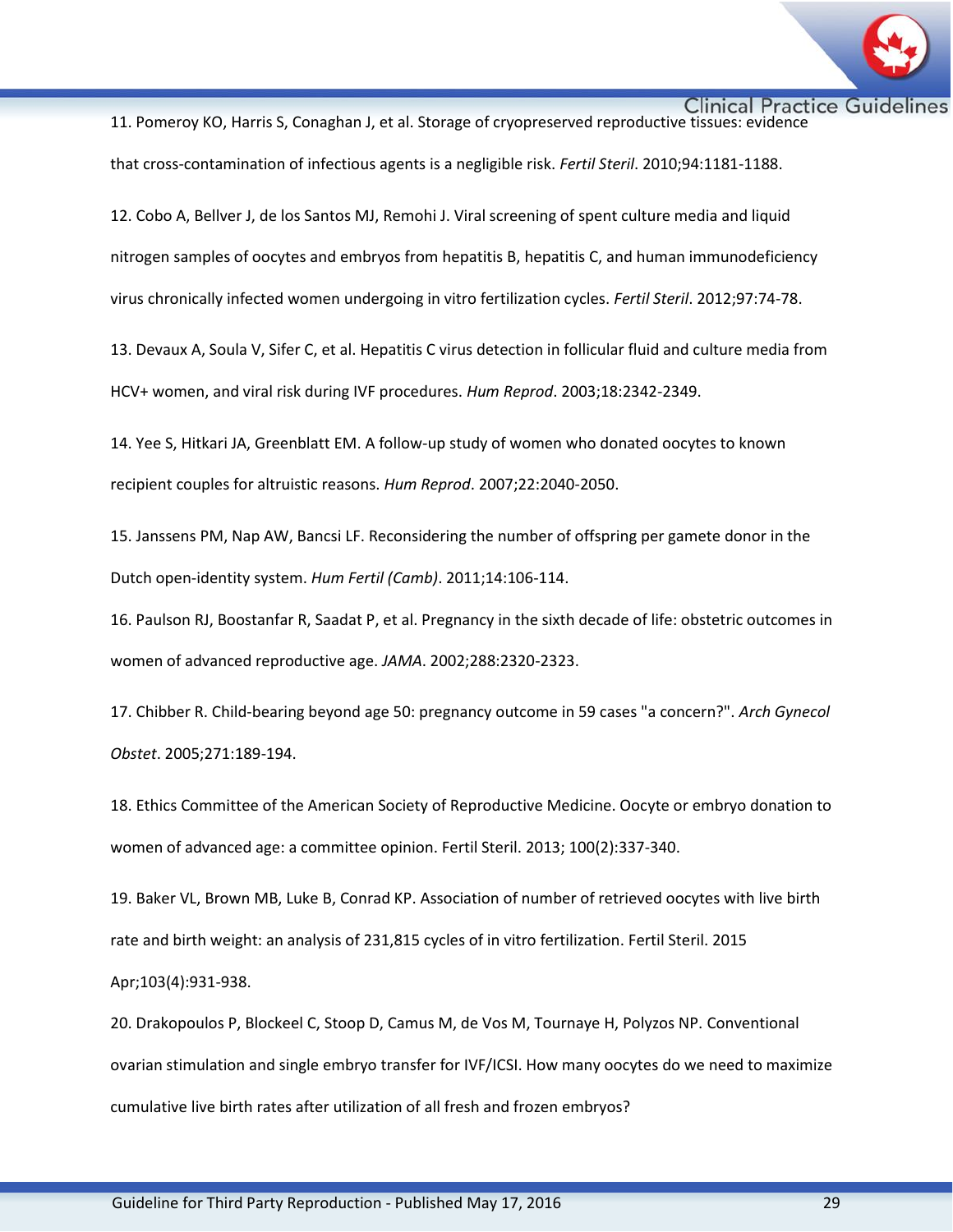

Hum Reprod. 2016 Jan 2. [Epub ahead of print]

21. Papanikolaou EG, Pozzobon C, Kolibianakis EM, Camus M, Tournaye H, Fatemi HM, Van Steirteghem A, Devroey P. Incidence and prediction of ovarian hyperstimulation syndrome in women undergoing gonadotropin-releasing hormone antagonist in vitro fertilization cycles.

Fertil Steril. 2006 Jan;85(1):112-20.

22. Practice Committee of American Society for Reproductive Medicine. Repetitive oocyte donation. *Fertil Steril*. 2008;90:S194-5.

23. Luk J, Arici A. Does the ovarian reserve decrease from repeated ovulation stimulations? *Curr Opin Obstet Gynecol*. 2010;22:177-182.

24. Bukulmez O, Li Q, Carr BR, Leader B, Doody KM, Doody KJ. Repetitive oocyte donation does not decrease serum anti-Mullerian hormone levels. *Fertil Steril*. 2010;94:905-912.

25. Dondorp WJ, De Wert GM, Janssens PM. Shared lesbian motherhood: a challenge of established concepts and frameworks. *Hum Reprod*. 2010;25:812-814.

26. Marina S, Marina D, Marina F, Fosas N, Galiana N, Jove I. Sharing motherhood: biological lesbian comothers, a new IVF indication. *Hum Reprod*. 2010;25:938-941.

27. Gilbert WM, Nesbitt TS, Danielsen B. Childbearing beyond age 40: pregnancy outcome in 24,032 cases. *Obstet Gynecol*. 1999;93:9-14.

28. Usta IM, Nassar AH. Advanced maternal age. Part I: obstetric complications. *Am J Perinatol*. 2008;25:521-534.

29. Kenny LC, Lavender T, McNamee R, O'Neill SM, Mills T, Khashan AS. Advanced maternal age and adverse pregnancy outcome: evidence from a large contemporary cohort. *PLoS One*. 2013;8:e56583.

30. Davies GA, Maxwell C, McLeod L, et al. Obesity in pregnancy. *J Obstet Gynaecol Can*. 2010;32:165-

173.